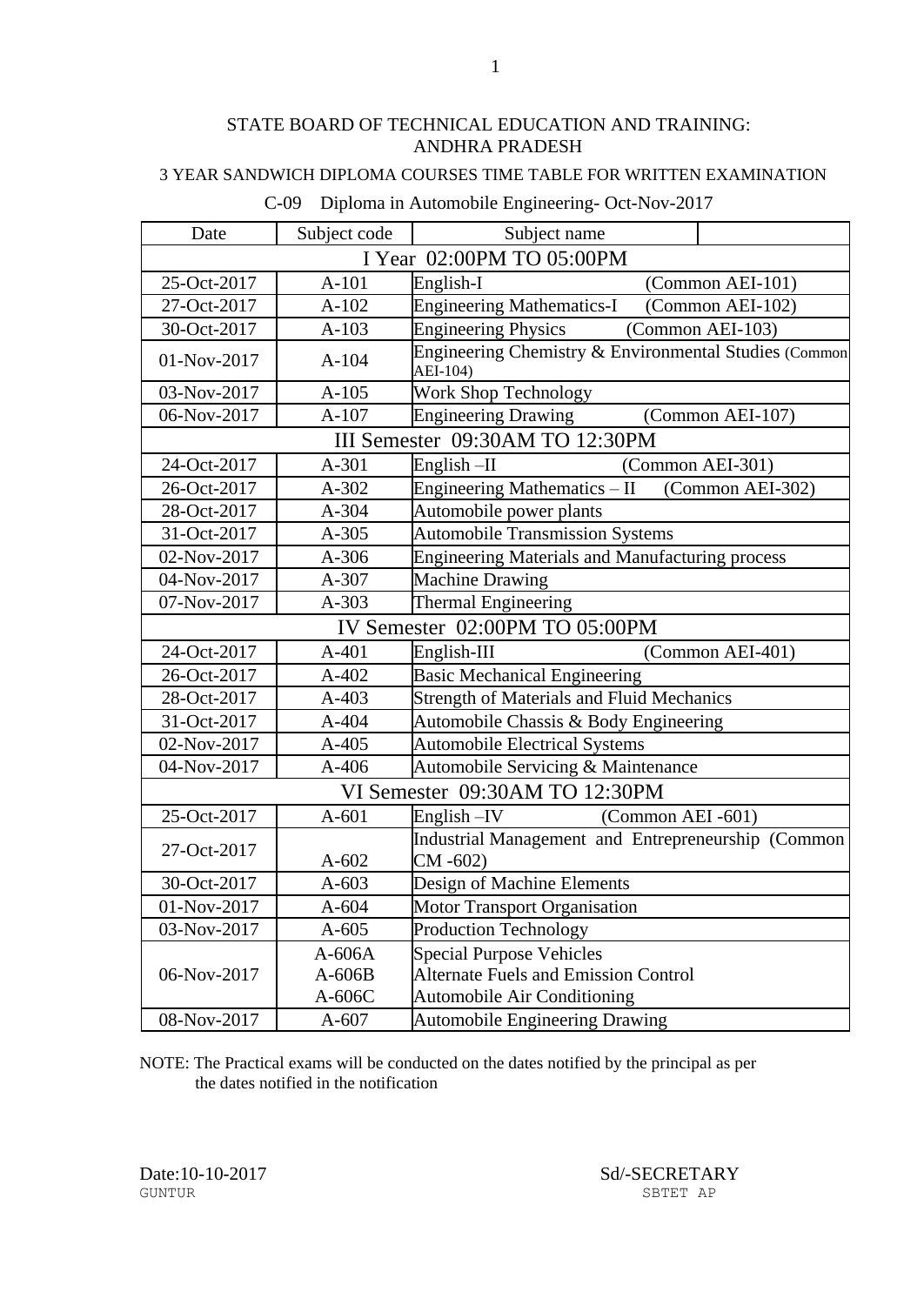#### 3 YEAR SANDWICH DIPLOMA COU RSES TIME TABLE FOR WRITTEN EXAMINATION C-09 Diploma in Architectural Assistantship- Oct-Nov-2017

| Date                           | Subject code         | Subject name                                                                   |  |
|--------------------------------|----------------------|--------------------------------------------------------------------------------|--|
| 02:00 PM TO 05:00 PM<br>I Year |                      |                                                                                |  |
| 25-Oct-2017                    | AA-101               | English-I<br>$(Common A-101)$                                                  |  |
| 27-Oct-2017                    | AA-102               | <b>Engineering Mathematics-I</b><br>$(Common A-102)$                           |  |
| 30-Oct-2017                    | AA-103               | <b>Engineering Physics</b><br>$(Common A-103)$                                 |  |
| 01-Nov-2017                    | AA-104               | Engineering Chemistry & Environmental Studies<br>(Common A-104)                |  |
| 03-Nov-2017                    | AA-107               | <b>Geometrical Drawing</b>                                                     |  |
| 06-Nov-2017                    | AA-106               | Basic Design (9.30.AM to 12.30PM & 2.00 PM to 5.00PM)                          |  |
| 08-Nov-2017                    | $AA-105$             | <b>Building Materials</b>                                                      |  |
|                                |                      | III Semester 09:30AM TO 12:30PM                                                |  |
| 24-Oct-2017                    | AA-301               | English $-II$<br>$(Common A-301)$                                              |  |
| 26-Oct-2017                    | AA-302               | <b>Engineering Mathematics-II</b><br>$(Common A-302)$                          |  |
| 28-Oct-2017                    | AA-305               | Surveying                                                                      |  |
| 31-Oct-2017                    | AA-303               | History of Architecture -I                                                     |  |
| 02-Nov-2017                    | AA-304               | <b>Engineering Mechanics</b>                                                   |  |
| 04-Nov-2017                    | AA-306               | Architectural Design-I(9.30.AM to12.30PM & 2.00 PM to<br>5.00PM)               |  |
| 05-Nov-2017                    | AA-306               | Architectural Design-I (9.30.AM to12.30PM)                                     |  |
| 09-Nov-2017                    | AA-308               | Perspective Drawing                                                            |  |
|                                |                      | IV Semester 02:00 PM TO 05:00 PM                                               |  |
| 24-Oct-2017                    | $AA-401$             | English-III<br>$(Common A-401)$                                                |  |
| 26-Oct-2017                    | AA-402               | History of Architecture-II                                                     |  |
| 28-Oct-2017                    | AA-403               | Theory of Structures                                                           |  |
| 31-Oct-2017                    | AA-407               | <b>Building construction Drawing</b>                                           |  |
| 02-Nov-2017                    | AA-404               | Specifications and Estimation                                                  |  |
| 07-Nov-2017                    | AA-405               | Architectural Design-II (9.30.AM to12.30PM & 2.00 PM to<br>5.00PM)             |  |
| 08-Nov-2017                    | $AA-405$             | Architectural Design-II (9.30.AM to12.30PM)                                    |  |
|                                |                      | VI Semester 09:30AM TO 12:30PM                                                 |  |
| 25-Oct-2017                    | AA-601               | $English - IV$<br>(Common $A - 601$ )                                          |  |
| 27-Oct-2017                    | AA-602               | <b>Entrepreneurship and Project Management</b>                                 |  |
| 30-Oct-2017                    | AA-603               | <b>Structural Design</b>                                                       |  |
| 01-Nov-2017                    | AA-604               | <b>Building Services</b>                                                       |  |
| 03-Nov-2017                    | $AA-605A$<br>AA-605B | Urban Planning & Legislation<br>Construction failures, Repairs and Maintenance |  |

NOTE: The Practical exams will be conducted on the dates notified by the principal as per the dates notified in the notification

Date:10-10-2017 Sd/-SECRETARY SECRETARY SETTLE SBTET AP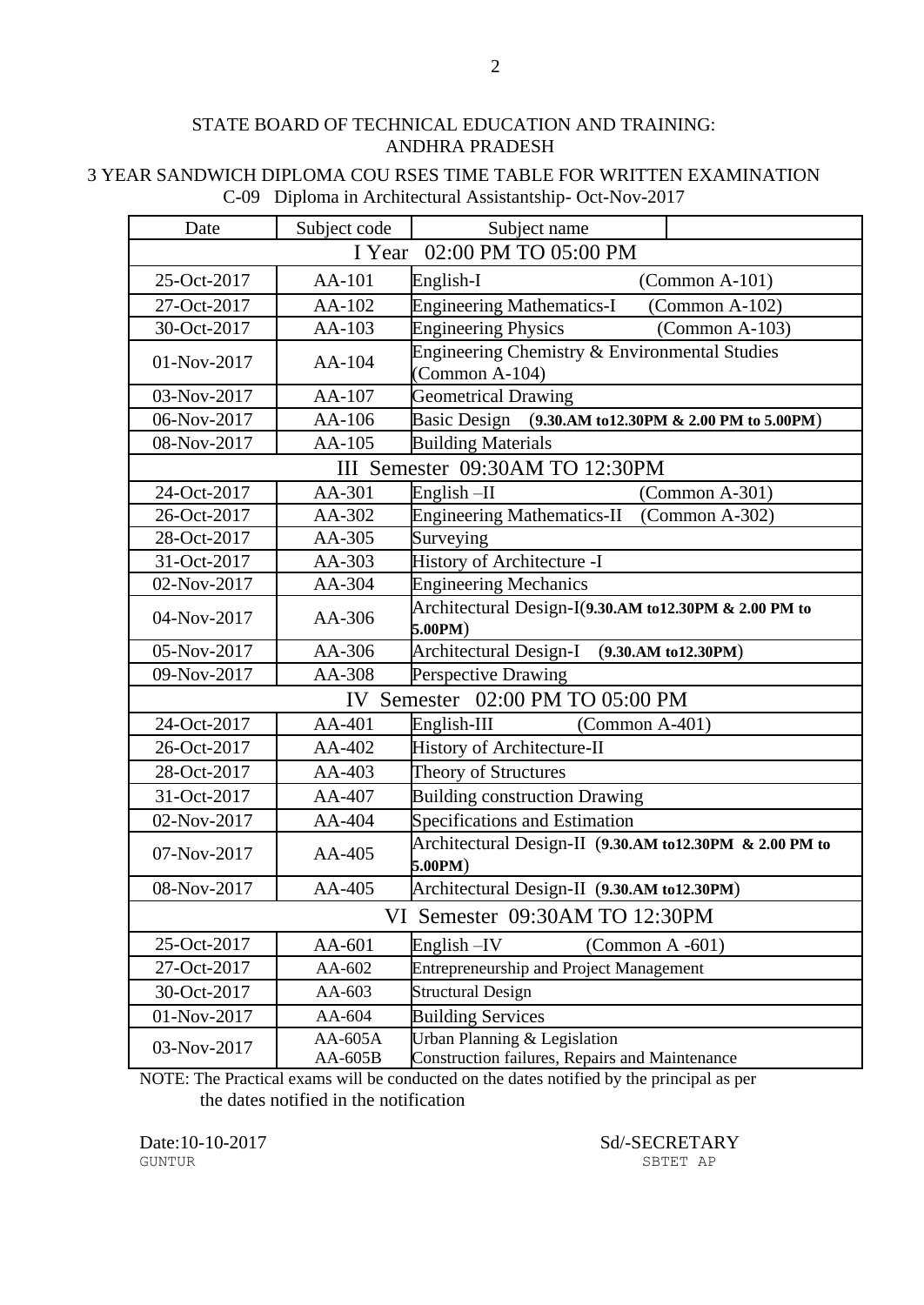### 3 YEAR SANDWICH DIPLOMA COURSES TIME TABLE FOR WRITTEN EXAMINATION

#### C-09 Diploma in Applied Electronics and Instrumentation Engineering- Oct-Nov-2017

| Date                        | Subject code                      | Subject name                                                      |                     |  |
|-----------------------------|-----------------------------------|-------------------------------------------------------------------|---------------------|--|
| I Year 02:00 PM TO 05:00 PM |                                   |                                                                   |                     |  |
| 25-Oct-2017                 | <b>AEI-101</b>                    | English-I                                                         | $(Common A-101)$    |  |
| 27-Oct-2017                 | <b>AEI-102</b>                    | <b>Engineering Mathematics-I</b>                                  | $(Common A-102)$    |  |
| 30-Oct-2017                 | <b>AEI-103</b>                    | <b>Engineering Physics</b>                                        | $(Common A-103)$    |  |
| 01-Nov-2017                 | <b>AEI-104</b>                    | Engineering Chemistry & Environmental Studies<br>104)             | (Common A-          |  |
| 03-Nov-2017                 | <b>AEI-105</b>                    | Electronic Components & Devices                                   |                     |  |
| 06-Nov-2017                 | <b>AEI-107</b>                    | <b>Engineering Drawing</b>                                        | $(Common A-107)$    |  |
|                             | Ш                                 | Semester 09:30AM TO 12:30PM                                       |                     |  |
| 24-Oct-2017                 | <b>AEI-301</b>                    | English $-$ II                                                    | $(Common A-301)$    |  |
| 26-Oct-2017                 | <b>AEI-302</b>                    | Engineering Mathematics-II                                        | $(Common A-302)$    |  |
| 28-Oct-2017                 | <b>AEI-303</b>                    | <b>Electronic Circuits</b>                                        |                     |  |
| 31-Oct-2017                 | <b>AEI-304</b>                    | Basic Electrical Engineering.                                     |                     |  |
| 02-Nov-2017                 | <b>AEI-305</b>                    | <b>Digital Electronics</b>                                        |                     |  |
| 04-Nov-2017                 | <b>AEI-306</b>                    | <b>Process Instrumentation</b>                                    |                     |  |
|                             | Semester 02:00PM TO 05:00PM<br>IV |                                                                   |                     |  |
| 24-Oct-2017                 | <b>AEI-401</b>                    | English-III                                                       | $(Common A-401)$    |  |
| 26-Oct-2017                 | <b>AEI-402</b>                    | <b>Electronic Measuring instruments</b>                           |                     |  |
| 28-Oct-2017                 | <b>AEI-403</b>                    | Microcontrollers and Its Applications                             |                     |  |
| 31-Oct-2017                 | <b>AEI-404</b>                    | Industrial Electronics & Control Engineering.                     |                     |  |
| 02-Nov-2017                 | <b>AEI-405</b>                    | <b>Analytical Instrumentation</b>                                 |                     |  |
| 04-Nov-2017                 | <b>AEI</b> -406                   | <b>Process Control</b>                                            |                     |  |
|                             |                                   | VI Semester 09:30AM TO 12:30PM                                    |                     |  |
| 25-Oct-2017                 | AEI-601                           | English-IV                                                        | (Common $A - 601$ ) |  |
| 27-Oct-2017                 | AEI-603                           | <b>Bio medical Instrumentation</b>                                |                     |  |
| 30-Oct-2017                 | AEI-602                           | Industrial Management and Entrepreneurship (Common-EE/EC-<br>602) |                     |  |
| 01-Nov-2017                 | <b>AEI-604</b>                    | <b>Industrial Automation</b>                                      |                     |  |
| 03-Nov-2017                 | AEI-605                           | Principles of communications & Linear IC applications             |                     |  |
| 06-Nov-2017                 | $AEI-606(A)$<br>$AEI-606(B)$      | <b>Power Electronics</b><br>Power plant Instrumentation           |                     |  |

NOTE: The Practical exams will be conducted on the dates notified by the principal as per the dates notified in the notification

GUNTUR SBTET AP

Date:10-10-2017 Sd/-SECRETARY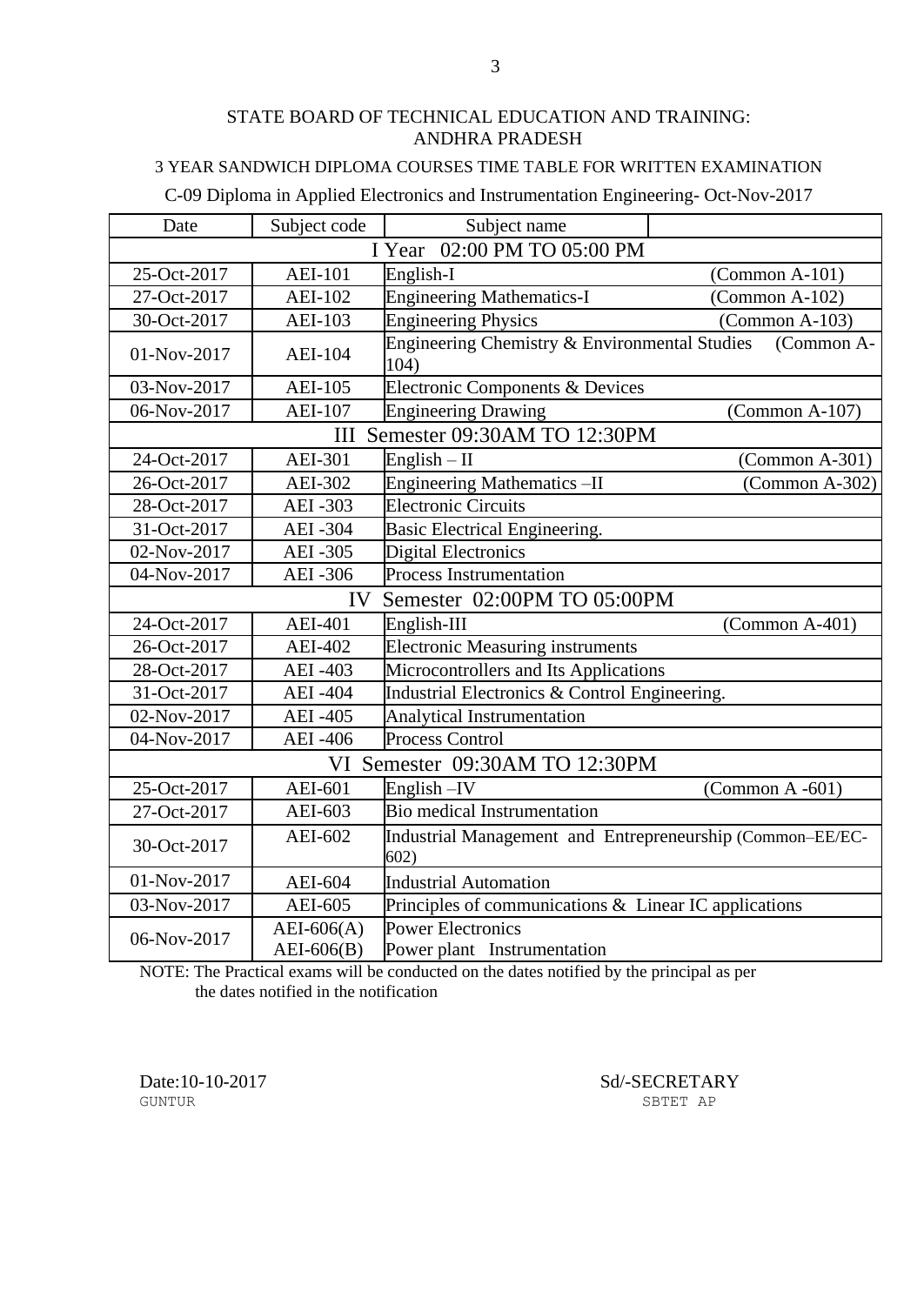### 3 YEAR SANDWICH DIPLOMA COURSES TIME TABLE FOR WRITTEN EXAMINATION

#### C-09 Diploma in Civil Engineering - Oct-Nov-2017

| Date                           | Subject code | Subject name                                                 |                  |
|--------------------------------|--------------|--------------------------------------------------------------|------------------|
| I Year 02:00 PM TO 05:00 PM    |              |                                                              |                  |
| 25-Oct-2017                    | $C-101$      | English-I                                                    | $(Common A-101)$ |
| 27-Oct-2017                    | $C-102$      | Engineering Mathematics - I                                  | $(Common A-102)$ |
| 30-Oct-2017                    | $C-103$      | <b>Engineering Physics</b>                                   | $(Common A-103)$ |
| 01-Nov-2017                    | $C-104$      | Engineering Chemistry & Environmental Studies (Common A-104) |                  |
| 03-Nov-2017                    | $C-105$      | Surveying $-I$                                               |                  |
| 06-Nov-2017                    | $C-107$      | <b>Engineering Drawing</b>                                   | $(Common A-107)$ |
| 08-Nov-2017                    | $C-106$      | <b>Engineering Mechanics</b>                                 |                  |
|                                |              |                                                              |                  |
|                                |              | III Semester 09:30AM TO 12:30PM                              |                  |
| 24-Oct-2017                    | $C-301$      | English $-II$                                                | $(Common A-301)$ |
| 26-Oct-2017                    | $C-302$      | <b>Engineering Mathematics-II</b>                            | $(Common A-302)$ |
| 28-Oct-2017                    | $C-303$      | Strength of Materials & Theory of Structures                 |                  |
| 31-Oct-2017                    | $C-304$      | <b>Hydraulics</b>                                            |                  |
| 02-Nov-2017                    | $C-305$      | Surveying - II                                               |                  |
| 04-Nov-2017                    | $C-306$      | <b>Construction Materials</b>                                |                  |
| 07-Nov-2017                    | $C-307$      | Civil Engineering Drawing - I                                |                  |
| IV Semester 02:00PM TO 05:00PM |              |                                                              |                  |
| 24-Oct-2017                    | $C-401$      | $English - III$                                              | Common A-401)    |
| 26-Oct-2017                    | $C-402$      | <b>R.C Structures</b>                                        |                  |
| 28-Oct-2017                    | $C-403$      | <b>Irrigation Engineering</b>                                |                  |
| 31-Oct-2017                    | $C-404$      | <b>Quantity Surveying</b>                                    |                  |
| 02-Nov-2017                    | $C-405$      | <b>Environmental Engineering I</b>                           |                  |
| 04-Nov-2017                    | $C-406$      | <b>Construction Practice</b>                                 |                  |
| 07-Nov-2017                    | $C-407$      | Civil Engineering Drawing II                                 |                  |
|                                |              | 09:30AM TO 12:30PM<br>VI Semester                            |                  |
| 25-Oct-2017                    | $C-601$      | $English - IV$                                               | $(Common A-601)$ |
| 27-Oct-2017                    | $C-602$      | <b>Steel Structures</b>                                      |                  |
| 30-Oct-2017                    | $C-603$      | Construction & Quality Management                            |                  |
| 01-Nov-2017                    | $C-604$      | <b>Transportation Engineering</b>                            |                  |
| 03-Nov-2017                    | $C-605$      | Environmental Engineering - II                               |                  |
|                                | $C-606(A)$   | Low Cost Housing, Rural Water Supply and Sanitation          |                  |
| 06-Nov-2017                    | $C-606(B)$   | Geo Technical Engineering                                    |                  |
|                                | $C-606(C)$   | Maintenance of Buildings                                     |                  |
| 08-Nov-2017                    | $C-607$      | <b>Structural Engineering Drawing</b>                        |                  |

NOTE: The Practical exams will be conducted on the dates notified by the principal as per the dates notified in the notification

Date:10-10-2017 Sd/-SECRETARY SUNTUR SHET AP

SBTET AP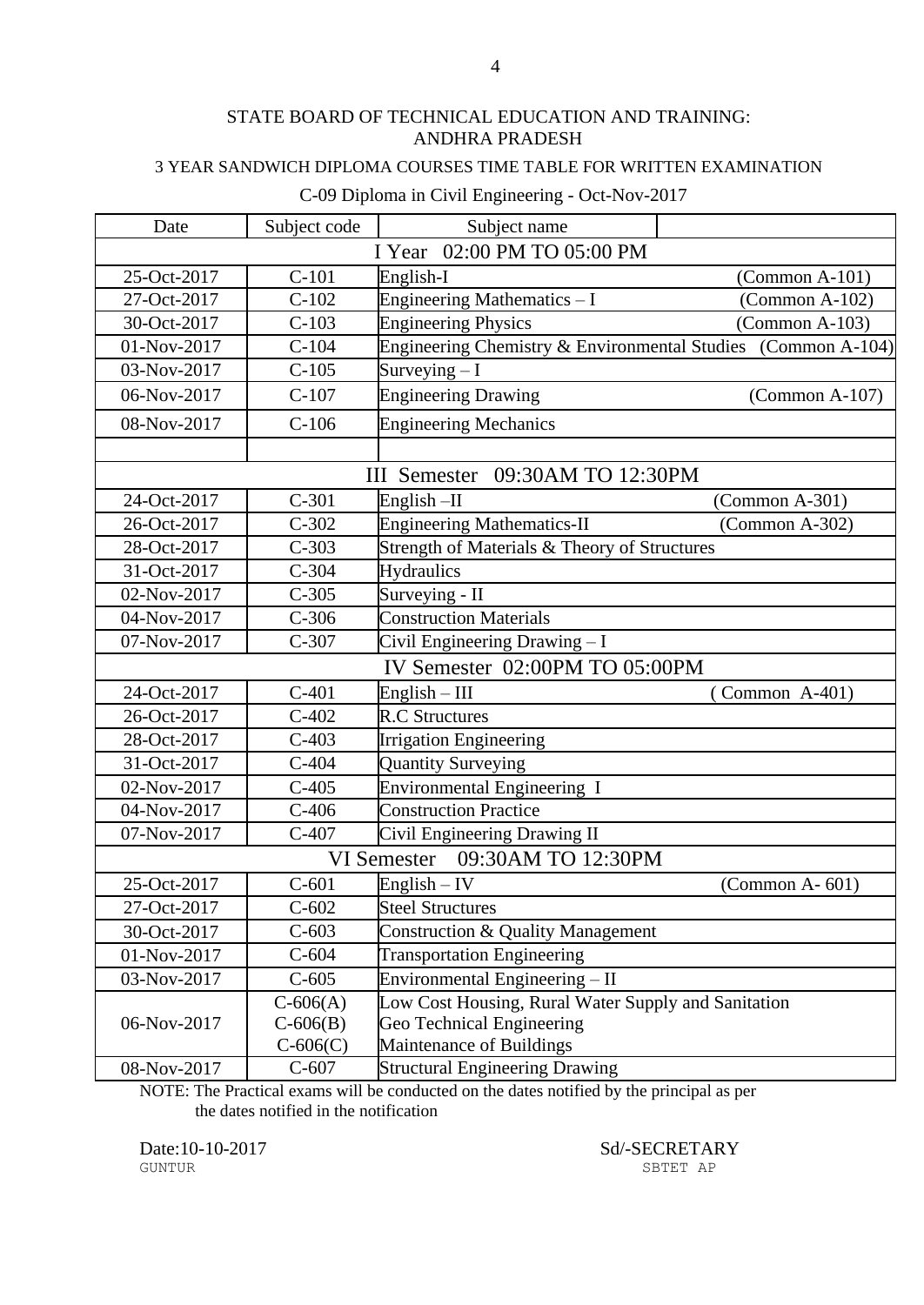### 3 YEAR SANDWICH DIPLOMA COURSES TIME TABLE FOR WRITTEN EXAMINATION

### C-09 Diploma in Computer Engineering - Oct-Nov-2017

| Date                           | Subject code                   | Subject name                                                 |                   |  |
|--------------------------------|--------------------------------|--------------------------------------------------------------|-------------------|--|
| 02:00 PM TO 05:00 PM<br>I Year |                                |                                                              |                   |  |
| 25-Oct-2017                    | <b>CM-101</b>                  | English-I                                                    | $(Common A-101)$  |  |
| 27-Oct-2017                    | CM-102                         | <b>Engineering Mathematics-I</b>                             | (Common $A-102$ ) |  |
| 30-Oct-2017                    | CM-103                         | <b>Engineering Physics</b>                                   | $(Common A-103)$  |  |
| 01-Nov-2017                    | CM-104                         | Engineering Chemistry & Environmental Studies (Common A-104) |                   |  |
| 03-Nov-2017                    | CM-105                         | Computer Fundamentals & Programming in 'C'                   | (Common IT-105)   |  |
| 06-Nov-2017                    | CM-107                         | <b>Engineering Drawing</b>                                   | $(Common A-107)$  |  |
|                                |                                | III Semester 09:30AM TO 12:30PM                              |                   |  |
| 24-Oct-2017                    | CM-301                         | $English$ -II                                                | $(Common A-301)$  |  |
| 26-Oct-2017                    | CM-302                         | <b>Engineering Mathematics -II</b>                           | $(CommonA-302)$   |  |
| 28-Oct-2017                    | CM-303                         | Basic Electrical & Electronics Engg.                         |                   |  |
| 31-Oct-2017                    | CM-304                         | Digital Electronics & Computer Architecture                  | (Common IT-304)   |  |
| 02-Nov-2017                    | CM-305                         | Data Structures through C                                    | (Common IT-305)   |  |
| 04-Nov-2017                    | CM-306                         | <b>RDBMS</b>                                                 | (Common IT-306)   |  |
|                                | IV Semester 02:00PM TO 05:00PM |                                                              |                   |  |
| 24-Oct-2017                    | CM-401                         | English-III                                                  | $(Common A-401)$  |  |
| 26-Oct-2017                    | CM-402                         | Operating systems                                            | (Common IT-402)   |  |
| 28-Oct-2017                    | CM-403                         | Computer Hardware & Networking                               | (Common IT-403)   |  |
| 31-Oct-2017                    | CM-404                         | OOPS through C++                                             | (Common IT-404)   |  |
| 02-Nov-2017                    | CM-405                         | Microprocessors                                              |                   |  |
| 04-Nov-2017                    | CM-406                         | Web designing                                                | (Common IT-406)   |  |
|                                |                                | VI Semester 9:30 AM TO 12:30 PM                              |                   |  |
| 25-Oct-2017                    | CM-601                         | $English - IV$                                               | $(Common A-601)$  |  |
| 27-Oct-2017                    | CM-602                         | Industrial Management and Entrepreneurship                   | $(Common A-602)$  |  |
| 30-Oct-2017                    | CM-603                         | <b>System Administration</b>                                 |                   |  |
| 01-Nov-2017                    | CM-604                         | Java Programming                                             | (Common IT-604)   |  |
| 03-Nov-2017                    | CM-605                         | Net Programming                                              | (Common IT-605)   |  |
|                                | $CM-606(A)$                    | <b>Software Engineering</b>                                  | (Common IT-603)   |  |
| 06-Nov-2017                    | $CM-606(B)$                    | <b>Mobile Computing</b>                                      |                   |  |
|                                | $CM-606(C)$                    | <b>Advanced Database Systems</b>                             |                   |  |

NOTE: The Practical exams will be conducted on the dates notified by the principal as per the dates notified in the notification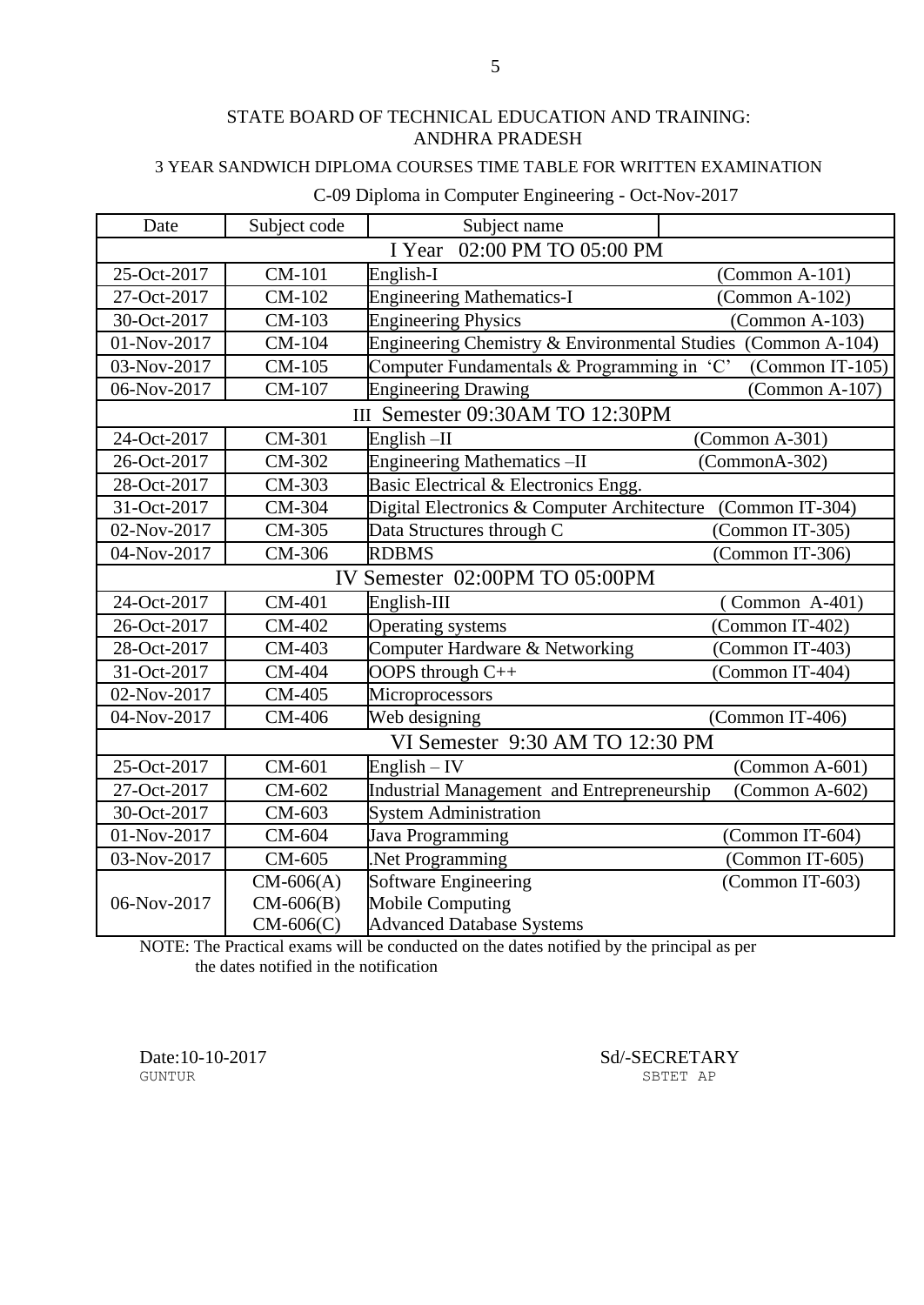### 3 YEAR SANDWICH DIPLOMA COURSES TIME TABLE FOR WRITTEN EXAMINATION

C-09 Diploma in Electronics and Communication Engineering - Oct-Nov-2017

| Date                           | Subject code  | Subject name                                  |                      |
|--------------------------------|---------------|-----------------------------------------------|----------------------|
| 02:00 PM TO 05:00 PM<br>I Year |               |                                               |                      |
| 25-Oct-2017                    | <b>EC-101</b> | English-I                                     | Common A-101)        |
| 27-Oct-2017                    | EC-102        | <b>Engineering Mathematics-I</b>              | $(Common A-102)$     |
| 30-Oct-2017                    | EC-103        | <b>Engineering Physics</b>                    | (Common A-103)       |
| 01-Nov-2017                    | EC-104        | Engineering Chemistry & Environmental Studies |                      |
|                                |               |                                               | $(Common A-104)$     |
| 03-Nov-2017                    | EC-105        | <b>Basic Electronics</b>                      |                      |
| 06-Nov-2017                    | EC-107        | <b>Engineering Drawing</b>                    | (Common A-107)       |
|                                |               | III Semester 09:30AM TO 12:30PM               |                      |
| 24-Oct-2017                    | EC-301        | $English - II$                                | (Common A-301        |
| 26-Oct-2017                    | EC-302        | <b>Engineering Mathematics -II</b>            | Common A-302)        |
| 28-Oct-2017                    | EC-303        | Electronic Circuits -I                        |                      |
| 31-Oct-2017                    | EC-304        | <b>Communication Engineering</b>              |                      |
| 02-Nov-2017                    | <b>EC-305</b> | Digital Electronics                           |                      |
| 04-Nov-2017                    | <b>EC-306</b> | <b>Circuit Theory</b>                         |                      |
| IV Semester 02:00PM TO 05:00PM |               |                                               |                      |
| 24-Oct-2017                    | EC-401        | $English - III$                               | $(Common A-401)$     |
| 26-Oct-2017                    | EC-402        | Electronic Circuits-II                        |                      |
| 28-Oct-2017                    | EC-403        | Communication Systems                         |                      |
| 31-Oct-2017                    | EC-404        | Microprocessors                               |                      |
| 02-Nov-2017                    | <b>EC-405</b> | <b>Electronic Measuring Instruments</b>       |                      |
| 04-Nov-2017                    | <b>EC-406</b> | Audio & Video Systems                         |                      |
|                                |               | 09:30AM TO 12:30PM<br><b>VI</b> Semester      |                      |
| 25-Oct-2017                    | EC-601        | English - IV                                  | $(Common A - 601)$   |
| 27-Oct-2017                    | EC-603        | <b>Micro Controllers</b>                      |                      |
| 30-Oct-2017                    |               | Industrial Management and Entrepreneurship    |                      |
|                                | EC-602        |                                               | (Common AEI/EE -602) |
| 01-Nov-2017                    | EC-604        | <b>Advanced Communication Systems</b>         |                      |
| 03-Nov-2017                    | EC-605        | <b>Industrial Electronics</b>                 |                      |
| 06-Nov-2017                    | $EC-606(A)$   | Data Communication & Computer Networks        |                      |
|                                | $EC-606(B)$   | <b>Computer Hardware</b>                      |                      |

NOTE: The Practical exams will be conducted on the dates notified by the principal as per the dates notified in the notification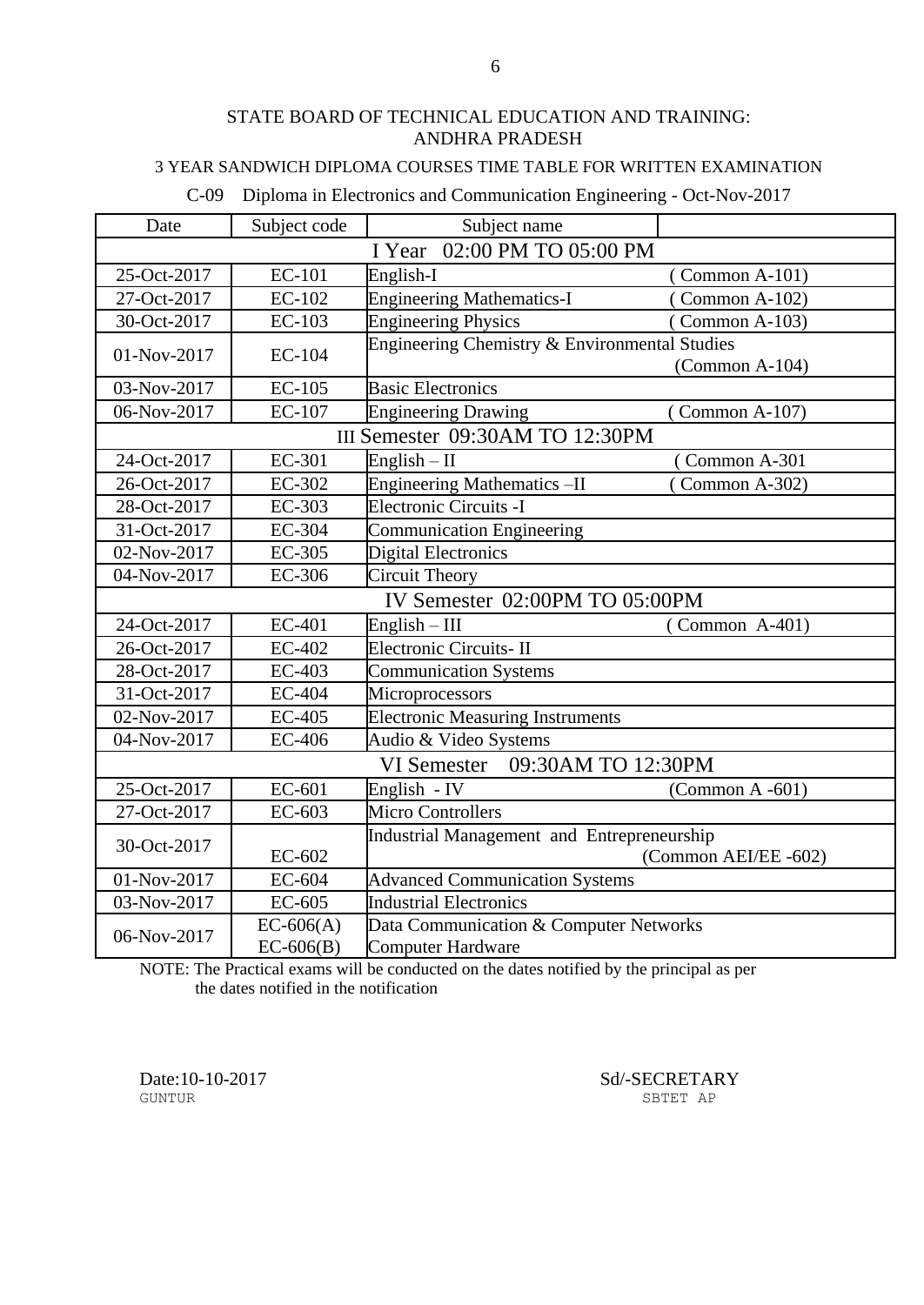C-09 Diploma in Commercial and Computer Practice- Oct-Nov-2017

| Date                        | Subject code                           | Subject name                                                                                               |  |
|-----------------------------|----------------------------------------|------------------------------------------------------------------------------------------------------------|--|
| I Year 02:00 PM TO 05:00 PM |                                        |                                                                                                            |  |
| 25-Oct-2017                 | $CCP-107$ $P-I$<br><b>CCP-108 P-II</b> | <b>English Typewriting-P-I</b><br>2.00. PM TO 2.10. PM<br>English Typewriting-P-II<br>2.30. PM TO 3.15. PM |  |
| 27-Oct-2017                 | <b>CCP-103</b>                         | English Shorthand (2.00 PM to 4.00 PM)                                                                     |  |
| 30-Oct-2017                 | <b>CCP-101</b>                         | English-I                                                                                                  |  |
| 01-Nov-2017                 | <b>CCP-102</b>                         | Accountancy - I                                                                                            |  |
| 03-Nov-2017                 | <b>CCP-104</b>                         | <b>Business Organization</b>                                                                               |  |
| 06-Nov-2017                 | <b>CCP-105</b>                         | Computer Fundamentals of Information Technology                                                            |  |
|                             |                                        | DCCP III Semester 09:30AM TO 12:30PM                                                                       |  |
|                             | CCP-308-A P-I                          | English Typewriting-Paper-I (45 wpm)10mts 9.00 AM TO 9.10 AM                                               |  |
| 24-Oct-2017                 | CCP-309-A P-II                         | English Typewriting-Paper-II 1 hr<br>9.30 AM TO 10.30 AM                                                   |  |
|                             | CCP-308-B P-I                          | Telugu Typewriting-Paper-I (25 wpm) 10mts 11.00 AM TO 11.10 AM                                             |  |
|                             | CCP-309-B P-II                         | Telugu Typewriting-Paper-II 45 mts<br>11.30 AM TO 12.15. PM                                                |  |
| 26-Oct-2017                 | <b>CCP-301</b>                         | $English - II$                                                                                             |  |
| 28-Oct-2017                 | <b>CCP-303</b>                         | Office Organization and Correspondence                                                                     |  |
| 31-Oct-2017                 | <b>CCP-304</b>                         | <b>Computer Packages</b>                                                                                   |  |
| 02-Nov-2017                 | <b>CCP-302</b>                         | Accountancy-II                                                                                             |  |
|                             |                                        | IV Semester 02:00PM TO 05:00PM                                                                             |  |
| 24-Oct-2017                 | <b>CCP-401</b>                         | English - III                                                                                              |  |
| 26-Oct-2017                 | <b>CCP-402</b>                         | Accountancy-III                                                                                            |  |
| 28-Oct-2017                 | <b>CCP-403</b>                         | Quantitative Techniques-I                                                                                  |  |
| 31-Oct-2017                 | <b>CCP-404</b>                         | <b>Visual Basic</b>                                                                                        |  |
|                             | VI Semester                            | 09:30AM TO 12:30PM                                                                                         |  |
| 25-Oct-2017                 | <b>CCP-601</b>                         | English $-$ IV                                                                                             |  |
| 27-Oct-2017                 | <b>CCP-602</b>                         | <b>Business Economics</b>                                                                                  |  |
| 30-Oct-2017                 | <b>CCP-603</b>                         | Quantitative Techniques-II                                                                                 |  |
| 01-Nov-2017                 | <b>CCP-604</b>                         | Principles of Marketing                                                                                    |  |
|                             | $CCP-605(A)$                           | <b>Human Resources Management</b>                                                                          |  |
| 03-Nov-2017                 | $CCP-605(B)$                           | <b>Banking</b>                                                                                             |  |
|                             | $CCP-605(C)$                           | Insurance                                                                                                  |  |

NOTE: The Practical exams will be conducted on the dates notified by the principal as per the dates notified in the notification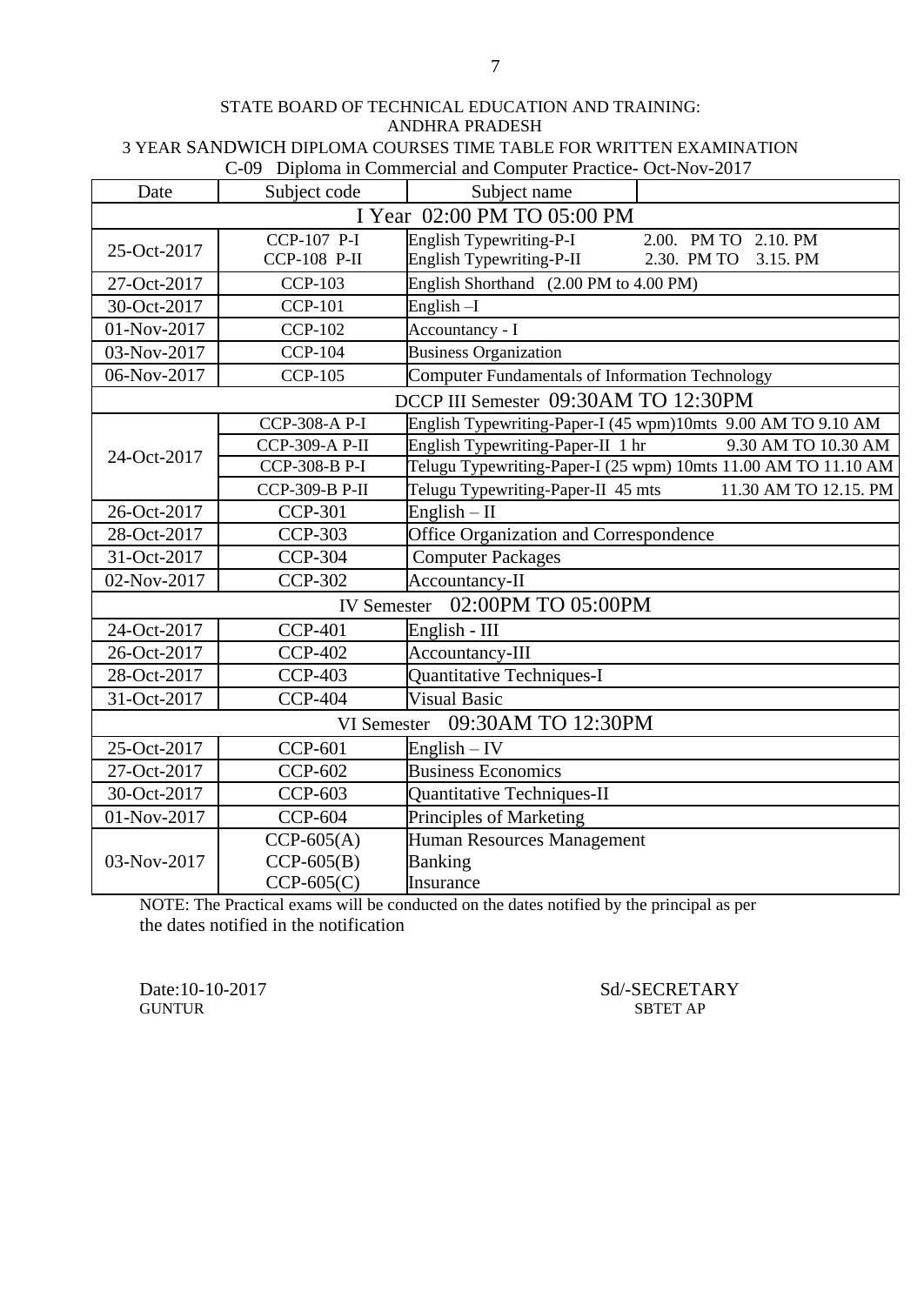#### 3½ YEAR SANDWICH DIPLOMA COURSES TIME TABLE FOR WRITTEN EXAMINATION C-09 Diploma in Chemical Engineering- Oct-Nov-2017

| Date                           | Subject code   | Subject name                                              |                            |
|--------------------------------|----------------|-----------------------------------------------------------|----------------------------|
| 02:00 PM TO 05:00 PM<br>I Year |                |                                                           |                            |
| 25-Oct-2017                    | CH-101         | English-I                                                 | $(Common A-101)$           |
| 27-Oct-2017                    | CH-102         | Engineering Mathematics - I                               | $(Common A-102)$           |
| 30-Oct-2017                    | CH-103         | <b>Engineering Physics</b>                                | $(Common-A-103)$           |
| 01-Nov-2017                    | CH-104         | Inorganic Chemistry                                       |                            |
| 03-Nov-2017                    | CH-105         | General Mechanical Engineering.                           |                            |
| 06-Nov-2017                    | CH-107         | <b>Engineering Drawing</b>                                | $(Common A-107)$           |
| 08-Nov-2017                    | CH-106         | Materials Technology                                      |                            |
|                                |                | III Semester 09:30AM TO 12:30PM                           |                            |
| 24-Oct-2017                    | CH-301         | English-II                                                | $(Common A-301)$           |
| 26-Oct-2017                    | CH-302         | <b>Engineering Mathematics II</b>                         | $(Common A-302)$           |
| 28-Oct-2017                    | CH-303         | <b>Basic Electrical Engineering</b>                       |                            |
| 31-Oct-2017                    | CH-304         | <b>Fluid Mechanics</b>                                    | (Common PET-304)           |
| 02-Nov-2017                    | CH-305         | Organic & Physical Chemistry                              |                            |
| 04-Nov-2017                    | CH-306         | <b>Chemical Process Calculations</b>                      | (CommonCHOT-PC-PP-PET-306) |
| 07-Nov-2017                    | CH-307         | <b>Chemical Process Drawing</b>                           |                            |
| IV Semester 02:00PM TO 05:00PM |                |                                                           |                            |
| 24-Oct-2017                    | CH-401         | $English - III$                                           | $(Common A-401)$           |
| 26-Oct-2017                    | CH-402         | <b>Mechanical Unit Operations</b>                         | (Common CHOT-PC-PP-402)    |
| 28-Oct-2017                    | CH-403         | <b>Inorganic Chemical Technology</b>                      |                            |
| 31-Oct-2017                    | CH-405         | <b>Heat Transfer</b>                                      | (Common PET-405)           |
| 02-Nov-2017                    | CH-404         | <b>Organic Chemical Technology</b>                        |                            |
| 04-Nov-2017                    | CH-406         | <b>Mass Transfer</b>                                      | (Common PET-404)           |
|                                |                | 09:30AM TO 12:30PM<br><b>VII Semester</b>                 |                            |
| 25-Oct-2017                    | CH-701         | English-IV                                                | $(Common A-601)$           |
| 27-Oct-2017                    | CH-702         | Industrial Management & Entrepreneurship (Common A-602)   |                            |
| 30-Oct-2017                    | CH-703         | Thermodynamics and Reaction Engineering (Common CHOT-703) |                            |
| 01-Nov-2017                    | CH-704         | <b>Instrumentation and Process control</b>                | (Common CHOT-704)          |
| 03-Nov-2017                    | CH-705         | Environmental Studies and Pollution control Engineering   |                            |
|                                | <b>CH-706A</b> | <b>Energy Technology</b>                                  |                            |
| 06-Nov-2017                    | <b>CH-706B</b> | Chemical Plant Operation & Safety                         |                            |
| 08-Nov-2017                    | CH-707         | <b>Chemical Plant Design Drawing</b>                      |                            |

NOTE: The Practical exams will be conducted on the dates notified by the principal as per the dates notified in the notification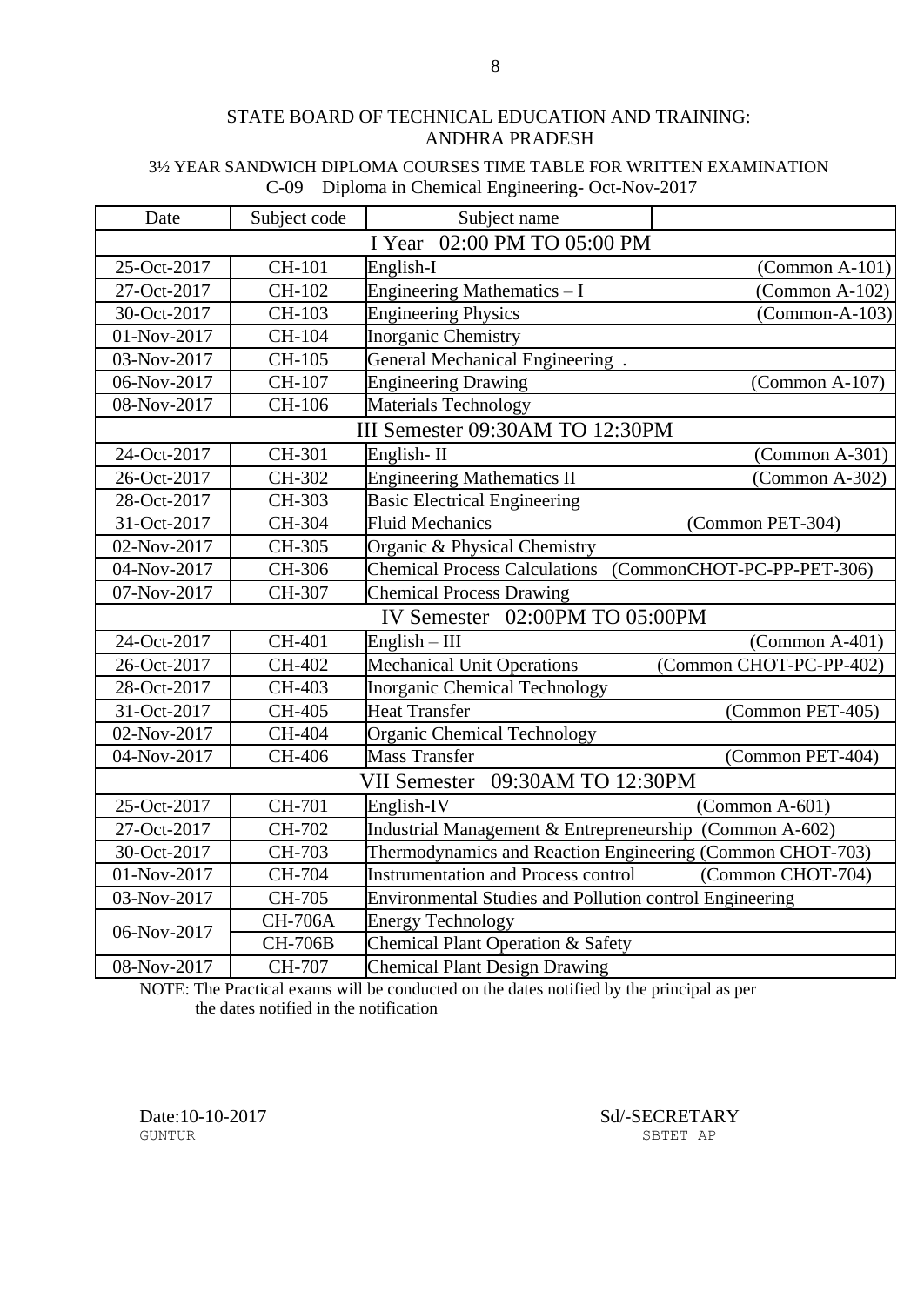### 3- YEAR SANDWICH DIPLOMA COURSES TIME TABLE FOR WRITTEN EXAMINATION

C-09 Diploma in Chemical Engineering (Sugar Technology) - Oct-Nov-2017

| Date                           | Subject code    | Subject name                                  |                         |
|--------------------------------|-----------------|-----------------------------------------------|-------------------------|
|                                |                 | 02:00 PM TO 05:00 PM<br>I Year                |                         |
| 25-Oct-2017                    | <b>CHST-101</b> | English-I                                     | $(Common A-101)$        |
| 27-Oct-2017                    | <b>CHST-102</b> | <b>Engineering Mathematics-1</b>              | $(Common A-102)$        |
| 30-Oct-2017                    | <b>CHST-103</b> | <b>Engineering Physics</b>                    | $(Common A-103)$        |
| 01-Nov-2017                    | <b>CHST-104</b> | Engineering Chemistry & Environmental Studies | $(Common A-104)$        |
| 03-Nov-2017                    | <b>CHST-105</b> | <b>Sugar Production Technology</b>            |                         |
| 06-Nov-2017                    | <b>CHST-107</b> | <b>Engineering Drawing</b>                    | $(Common A-107)$        |
|                                |                 | III Semester 09:30AM TO 12:30PM               |                         |
| 24-Oct-2017                    | <b>CHST-301</b> | English $-$ II                                | $(Common A-301)$        |
| 26-Oct-2017                    | <b>CHST-302</b> | <b>Engineering Mathematics -II</b>            | $(Common A-302)$        |
| 28-Oct-2017                    | CHST-304        | Electrical engineering $\&$ basic electronics | (Common M-304)          |
| 31-Oct-2017                    | <b>CHST-306</b> | <b>Heat Transfer</b>                          |                         |
| 02-Nov-2017                    | <b>CHST-303</b> | Chemistry-II                                  | (Common CHOT-PC-PP-305) |
| 04-Nov-2017                    | <b>CHST-305</b> | <b>Fluid Mechanics</b>                        |                         |
| IV Semester 02:00PM TO 05:00PM |                 |                                               |                         |
| 24-Oct-2017                    | <b>CHST-401</b> | $English - III$                               | $(Common A-401)$        |
| 26-Oct-2017                    | <b>CHST-402</b> | <b>Mechanical Unit Operations</b>             |                         |
| 28-Oct-2017                    | <b>CHST-403</b> | Process Technology                            |                         |
| 31-Oct-2017                    | <b>CHST-404</b> | <b>Sugar Cane Agriculture</b>                 |                         |
| 02-Nov-2017                    | <b>CHST-405</b> | <b>Sugar Technology Chemical Control</b>      |                         |
| 04-Nov-2017                    | <b>CHST-406</b> | <b>General Mechanical Engineering</b>         | (Common EE-406)         |
|                                |                 | VI Semester 09:30AM TO 12:30PM                |                         |
| 25-Oct-2017                    | <b>CHST-601</b> | English - IV                                  | $(Common A-601)$        |
| 27-Oct-2017                    | <b>CHST-602</b> | Industrial Management and Entrepreneurship    | $(Common A-602)$        |
| 30-Oct-2017                    | <b>CHST-603</b> | <b>Mass Transfer Operations</b>               |                         |
| 01-Nov-2017                    | CHST-604        | Sugar Equipment Design and Calculations       |                         |
| 03-Nov-2017                    | <b>CHST-605</b> | By Products And Pollution Control             |                         |
|                                | CHST-606A       | Thermodynamics and Reaction Engineering       |                         |
| 06-Nov-2017                    | CHST-606B       | <b>Chemical Process Calculations</b>          |                         |
|                                | CHST-606C       | <b>Sugar Chemistry</b>                        |                         |
| 08-Nov-2017                    | <b>CHST-607</b> | Sugar Equipment Drawing and plant lay Out     |                         |

NOTE: The Practical exams will be conducted on the dates notified by the principal as per the dates notified in the notification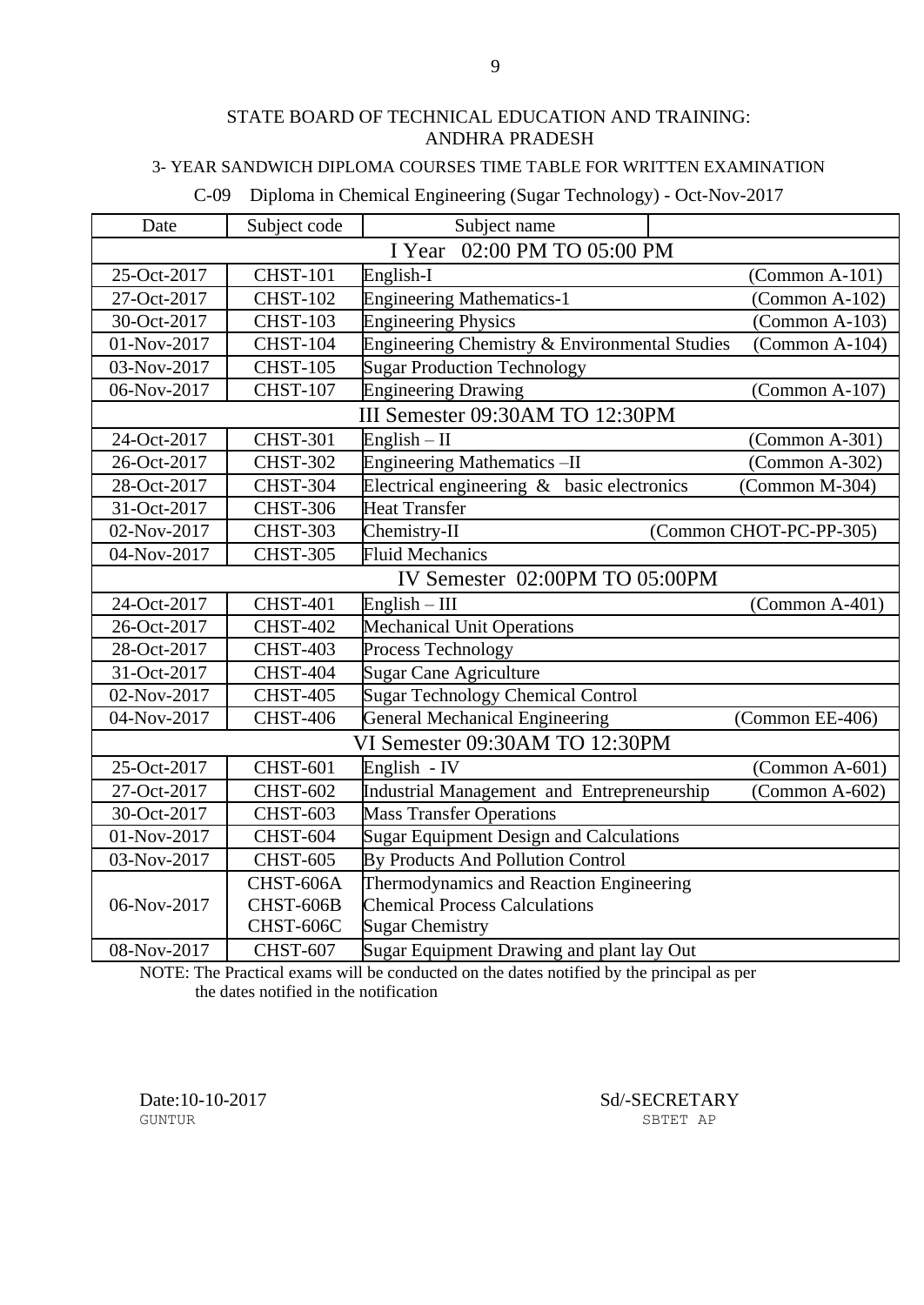#### 3½ YEAR SANDWICH DIPLOMA COURSES TIME TABLE FOR WRITTEN EXAMINATION C-09 Diploma in Chemical Engineering ( Oil Technology) - Oct-Nov-2017

| Date                           | Subject code                   | Subject name                                                        |  |
|--------------------------------|--------------------------------|---------------------------------------------------------------------|--|
|                                | 02:00 PM TO 05:00 PM<br>I Year |                                                                     |  |
| 25-Oct-2017                    | <b>CHOT-101</b>                | English-I<br>(Common A101)                                          |  |
| 27-Oct-2017                    | <b>CHOT-102</b>                | <b>Engineering Mathematics - I</b><br>$(Common A-102)$              |  |
| 30-Oct-2017                    | <b>CHOT-103</b>                | <b>Engineering Physics</b><br>$(Common A-103)$                      |  |
| 01-Nov-2017                    | <b>CHOT-104</b>                | Engineering Chemistry & Environmental Studies (Common A-104)        |  |
| 03-Nov-2017                    | <b>CHOT-105</b>                | <b>Engineering Materials</b>                                        |  |
| 06-Nov-2017                    | <b>CHOT-107</b>                | <b>Engineering Drawing</b><br>$(Common A-107)$                      |  |
|                                |                                | III Semester 09:30AM TO 12:30PM                                     |  |
| 24-Oct-2017                    | <b>CHOT-301</b>                | English-II<br>$(Common A-301)$                                      |  |
| 26-Oct-2017                    | <b>CHOT-302</b>                | Engineering Mathematics - II<br>(Common A-302)                      |  |
| 28-Oct-2017                    | <b>CHOT-303</b>                | Basics of Mechanical and Electrical Engg.                           |  |
|                                |                                | (Common CHPC-CHPP-PET-303                                           |  |
| 31-Oct-2017                    | <b>CHOT-304</b>                | <b>Unit Operations-I</b><br>(Common CHPP-CHPC-304)                  |  |
| 02-Nov-2017                    | <b>CHOT-305</b>                | Chemistry $-$ II<br>(Common CHPP-CHPC-305/CHST-303)                 |  |
| 04-Nov-2017                    | <b>CHOT-306</b>                | <b>Chemical Process Calculations</b><br>(Common CH-306)             |  |
| 07-Nov-2017                    | <b>CHOT-307</b>                | (Common CHPP-CHPC-307)<br><b>Process Equipment Drawing</b>          |  |
| IV Semester 02:00PM TO 05:00PM |                                |                                                                     |  |
| 24-Oct-2017                    | <b>CHOT-401</b>                | $English - III$<br>$(Common A-401)$                                 |  |
| 26-Oct-2017                    | <b>CHOT-402</b>                | <b>Mechanical Unit Operations</b><br>(Common CH-PC-PP-402)          |  |
| 28-Oct-2017                    | <b>CHOT-403</b>                | <b>General Chemical Technology</b><br>(Common CHPP-PC-403)          |  |
| 31-Oct-2017                    | CHOT-404                       | <b>Unit Operations-II</b><br>(Common CHPP-PC-404)                   |  |
| 02-Nov-2017                    | <b>CHOT-405</b>                | Technology of Vegetable oils and fats-I                             |  |
| 04-Nov-2017                    | <b>CHOT-406</b>                | Technology of Vegetable oils and fats-II                            |  |
|                                |                                |                                                                     |  |
|                                |                                | VII Semester 09:30AM TO 12:30PM                                     |  |
| 25-Oct-2017                    | <b>CHOT-701</b>                | English-IV<br>$(Common A-601)$                                      |  |
| 27-Oct-2017                    | <b>CHOT-702</b>                | Industrial Management & Entrepreneurship<br>$\Gamma$ (Common A-602) |  |
| 30-Oct-2017                    | <b>CHOT-703</b>                | Thermodynamics and Reaction Engineering (Common CH-703)             |  |
| 01-Nov-2017                    | <b>CHOT-704</b>                | (Common CH-704)<br><b>Instrumentation and Process control</b>       |  |
| 03-Nov-2017                    | CHOT-705A                      | Industrial Pollution Control Engineering (Common CHPC-705A)         |  |
|                                | CHOT-705B                      | <b>Fuels Furnaces and Refractories</b>                              |  |
| 06-Nov-2017                    | <b>CHOT-706</b>                | Technology of Vegetable Oils and Fats-III                           |  |

NOTE: The Practical exams will be conducted on the dates notified by the principal as per the dates notified in the notification

Date:10-10-2017 Sd/-SECRETARY SECRETARY SETTLE SBTET AP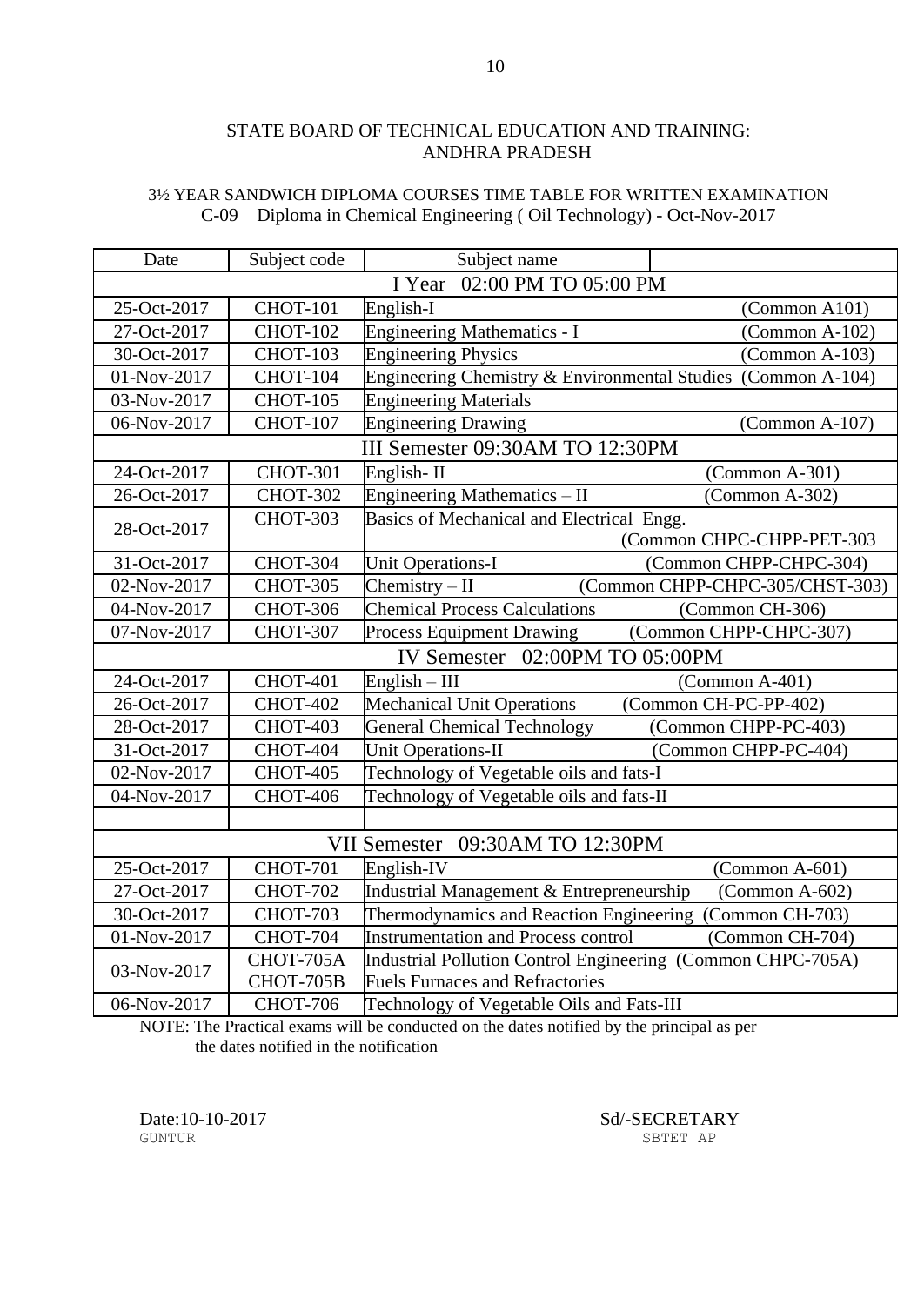### 3½ YEAR SANDWICH DIPLOMA COURSES TIME TABLE FOR WRITTEN EXAMINATION

#### C-09 Diploma in Chemical Engineering (Petro chemicals) Oct-Nov-2017

| Date                           | Subject code      | Subject name                                                 |                                 |
|--------------------------------|-------------------|--------------------------------------------------------------|---------------------------------|
| 02:00 PM TO 05:00 PM<br>I Year |                   |                                                              |                                 |
| 25-Oct-2017                    | <b>CHPC-101</b>   | English-I                                                    | $(Common A-101)$                |
| 27-Oct-2017                    | <b>CHPC-102</b>   | Engineering Mathematics - I                                  | $(Common A-102)$                |
| 30-Oct-2017                    | <b>CHPC-103</b>   | <b>Engineering Physics</b>                                   | $(Common A-103)$                |
| 01-Nov-2017                    | <b>CHPC-104</b>   | Engineering Chemistry & Environmental Studies (Common A-104) |                                 |
| 03-Nov-2017                    | <b>CHPC-105</b>   | <b>Materials Technology</b>                                  |                                 |
| 06-Nov-2017                    | <b>CHPC-107</b>   | <b>Engineering Drawing</b>                                   | $(Common A-107)$                |
|                                |                   | III Semester 09:30AM TO 12:30PM                              |                                 |
| 24-Oct-2017                    | $CHPC-301$        | English-II                                                   | $(Common A-301)$                |
| 26-Oct-2017                    | <b>CHPC-302</b>   | Engineering Mathematics - II                                 | (Common A-302)                  |
| 28-Oct-2017                    | <b>CHPC-303</b>   | Basics of Mechanical and Electrical Engg                     |                                 |
|                                |                   |                                                              | (Common CHOT-CHPP-PET-303)      |
| 31-Oct-2017                    | CHPC-304          | <b>Unit Operations-I</b>                                     | (Common CHOT-CHPP-304)          |
| 02-Nov-2017                    | <b>CHPC-305</b>   | $Chemistry - II$                                             | (Common CHOT-CHPP-305/CHST-303) |
| 04-Nov-2017                    | <b>CHPC-306</b>   | <b>Chemical Process Calculations</b>                         | (Common CH-306)                 |
| 07-Nov-2017                    | <b>CHPC-307</b>   | <b>Process Equipment Drawing</b>                             | (Common CHOT-CHPP-307)          |
| IV-Semester 02:00PM TO 05:00PM |                   |                                                              |                                 |
| 24-Oct-2017                    | <b>CHPC-401</b>   | $English - III$                                              | (Common A-401)                  |
| 26-Oct-2017                    | <b>CHPC-402</b>   | Mechanical Unit Operations                                   | (Common CH-OT-PP-402)           |
| 28-Oct-2017                    | CHPC-403          | <b>General Chemical Technology</b>                           | (Common CHOT-PP-403)            |
| 31-Oct-2017                    | CHPC-404          | <b>Unit Operations-II</b>                                    | (Common CHOT-PP-404)            |
| 02-Nov-2017                    | <b>CHPC-405</b>   | Petroleum Refining                                           | (Common PET-406)                |
| 04-Nov-2017                    | CHPC-406          | Petrochemical Technology - I                                 |                                 |
|                                |                   | VII Semester 09:30AM TO 12:30PM                              |                                 |
| 25-Oct-2017                    | <b>CHPC-701</b>   | English-IV                                                   | $(Common A-601)$                |
| 27-Oct-2017                    | <b>CHPC-702</b>   | Industrial Management & Entrepreneurship                     | $(Common A-602)$                |
| 30-Oct-2017                    | <b>CHPC-703</b>   | Thermodynamics and Reaction Engineering                      | (Common CH-703)                 |
| 01-Nov-2017                    | <b>CHPC-704</b>   | <b>Instrumentation and Process control</b>                   | (Common CH-704)                 |
| 03-Nov-2017                    | <b>CHPC-705 A</b> | Industrial Pollution Control Engineering (Common CHOT-705A)  |                                 |
|                                | <b>CHPC-705 B</b> | <b>Fuels Furnaces and Refractories</b>                       |                                 |
| 06-Nov-2017                    | <b>CHPC-706</b>   | Petrochemical Technology - II                                |                                 |

NOTE: The Practical exams will be conducted on the dates notified by the principal as per the dates notified in the notification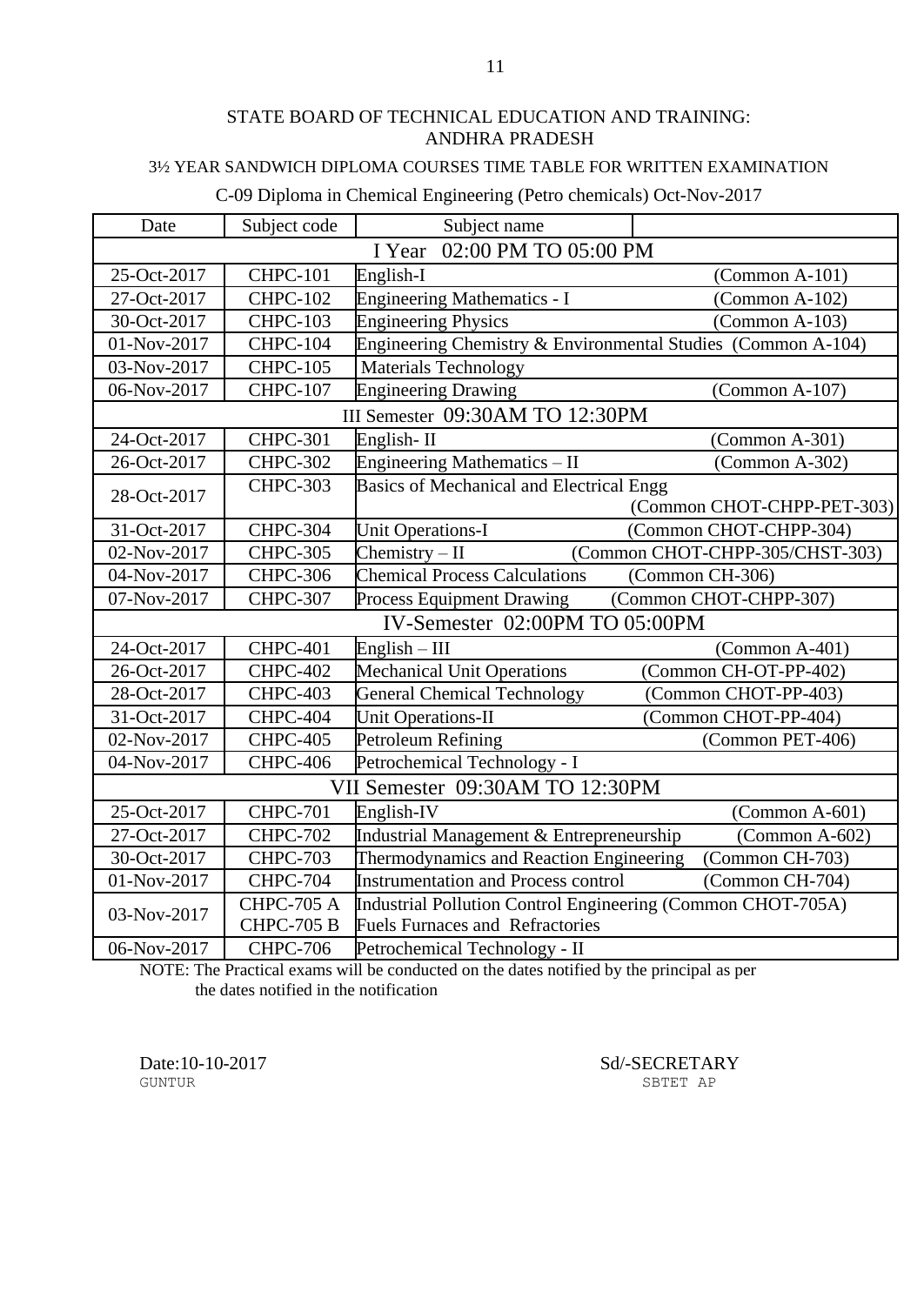### 3½ YEAR SANDWICH DIPLOMA COURSES TIME TABLE FOR WRITTEN EXAMINATION

#### C-09 Diploma in Chemical Engineering (Plastics & Polymers)- Oct-Nov-2017

| Date        | Subject code                   | Subject name                                        |                               |  |
|-------------|--------------------------------|-----------------------------------------------------|-------------------------------|--|
|             |                                | I Year<br>02:00 PM TO 05:00 PM                      |                               |  |
| 25-Oct-2017 | <b>CHPP-101</b>                | English-I                                           | $(Common A-101)$              |  |
| 27-Oct-2017 | <b>CHPP-102</b>                | Engineering Mathematics - I                         | $(Common A-102)$              |  |
| 30-Oct-2017 | <b>CHPP-103</b>                | <b>Engineering Physics</b>                          | $(Common A-103)$              |  |
| 01-Nov-2017 | <b>CHPP-104</b>                | Engineering Chemistry & Environmental Studies       | $(Common A-104)$              |  |
| 03-Nov-2017 | <b>CHPP-105</b>                | <b>Polymer Engineering Materials</b>                |                               |  |
| 06-Nov-2017 | <b>CHPP-107</b>                | <b>Engineering Drawing</b>                          | $(Common A-107)$              |  |
|             |                                | III Semester 09:30AM TO 12:30PM                     |                               |  |
| 24-Oct-2017 | <b>CHPP-301</b>                | $English - II$                                      | (Common A-301)                |  |
| 26-Oct-2017 | <b>CHPP-302</b>                | Engineering Mathematics - II                        | (Common A-302)                |  |
| 28-Oct-2017 | <b>CHPP-303</b>                | <b>Basics of Mechanical and Electrical Engg</b>     |                               |  |
|             |                                |                                                     | (Common CHOT-CHPC-PET-303)    |  |
| 31-Oct-2017 | <b>CHPP-304</b>                | Unit Operations - I                                 | (Common CHOT-CHPC-304)        |  |
| 02-Nov-2017 | <b>CHPP-305</b>                | Chemistry $-$ II                                    | (Common CHOT-CHPC-305/ST-303) |  |
| 04-Nov-2017 | <b>CHPP-306</b>                | <b>Chemical Process Calculations</b>                | (Common CH -306)              |  |
| 07-Nov-2017 | <b>CHPP-307</b>                | (Common CHOT-CHPC-307)<br>Process equipment drawing |                               |  |
|             | IV Semester 02:00PM TO 05:00PM |                                                     |                               |  |
| 24-Oct-2017 | <b>CHPP-401</b>                | English - III                                       | (Common A-401)                |  |
| 26-Oct-2017 | <b>CHPP-402</b>                | <b>Mechanical Unit Operations</b>                   | (Common CH-OT-PC-402)         |  |
| 28-Oct-2017 | <b>CHPP-403</b>                | <b>General Chemical Technology</b>                  | (Common CHPC-OT-403)          |  |
| 31-Oct-2017 | <b>CHPP-404</b>                | <b>Unit Operations-II</b>                           | (Common CHPC-OT-404)          |  |
| 02-Nov-2017 | <b>CHPP-405</b>                | Polymer products and polymer processing             |                               |  |
| 04-Nov-2017 | <b>CHPP-406</b>                | Polymer Additives and Plastic Testing               |                               |  |
|             |                                | VII Semester 09:30AM TO 12:30PM                     |                               |  |
| 25-Oct-2017 | <b>CHPP-701</b>                | English-IV                                          | $(Common A-601)$              |  |
| 27-Oct-2017 | <b>CHPP-702</b>                | Industrial Management & Entrepreneurship            | $(Common A-602)$              |  |
| 30-Oct-2017 | <b>CHPP-703</b>                | Thermodynamics and Reaction Engineering             | (Common CH-703)               |  |
| 01-Nov-2017 | <b>CHPP-704</b>                | <b>Instrumentation and Process control</b>          | (Common CH-704)               |  |
|             | CHPP-705A                      | Industrial Pollution Control Engineering            | (Common CHOT-705A)            |  |
| 03-Nov-2017 | CHPP-705B                      | <b>Fuels Furnaces and Refractories</b>              |                               |  |
| 06-Nov-2017 | <b>CHPP-706</b>                | <b>Plastic Technology</b>                           |                               |  |

NOTE: The Practical exams will be conducted on the dates notified by the principal as per the dates notified in the notification

Date:10-10-2017 Sd/-SECRETARY SECRETARY SETTLE SBTET AP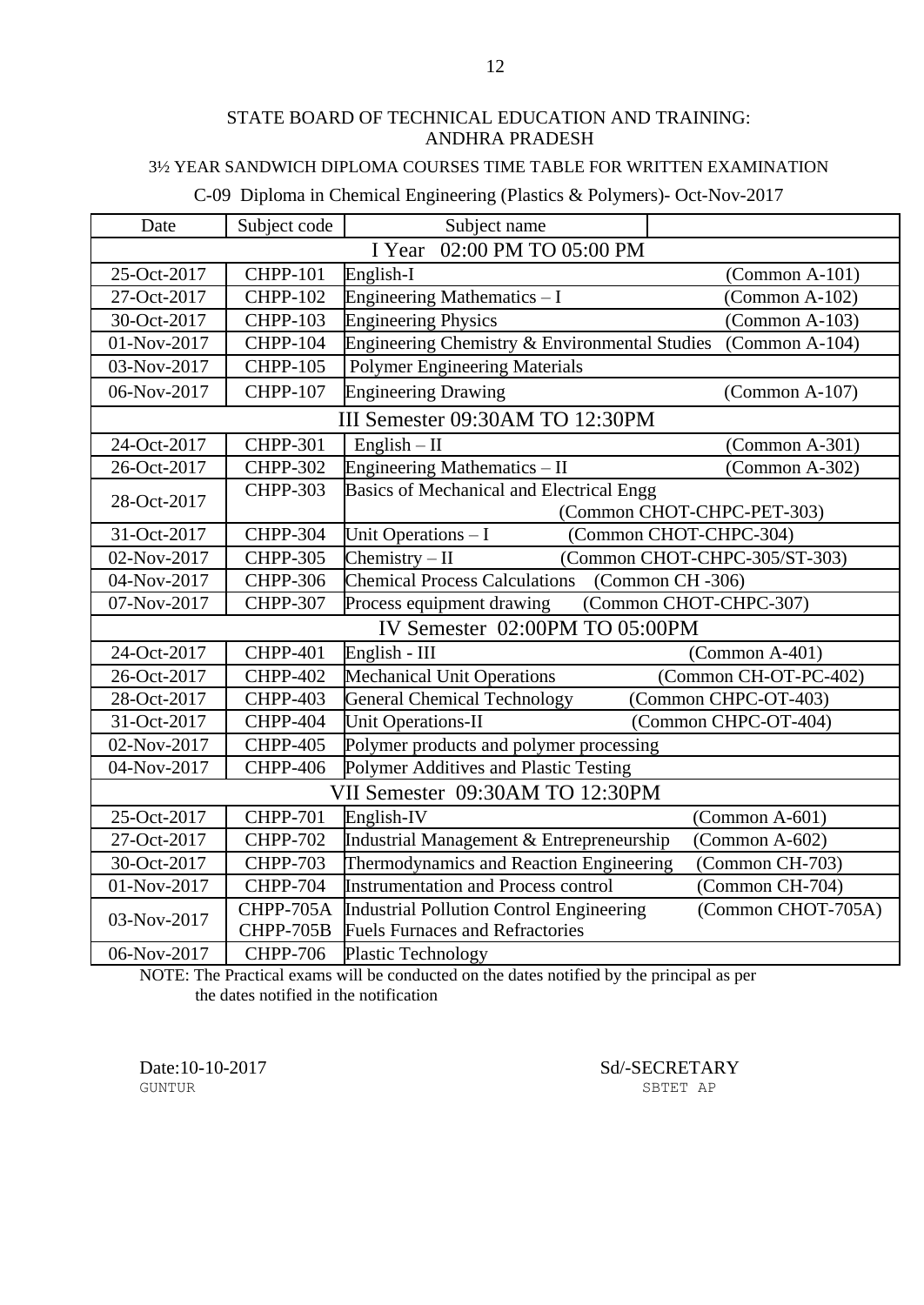### 3 YEAR SANDWICH DIPLOMA COURSES TIME TABLE FOR WRITTEN EXAMINATION

| I Year 02:00 PM TO 05:00 PM      |                                 |                                                        |  |  |  |
|----------------------------------|---------------------------------|--------------------------------------------------------|--|--|--|
| 25-Oct-2017                      | GT-101                          | English-I<br>$(Common A-101)$                          |  |  |  |
| 27-Oct-2017                      | GT-102                          | <b>Applied Textile Chemistry</b>                       |  |  |  |
| 30-Oct-2017                      | GT-103                          | <b>Textile Science</b>                                 |  |  |  |
| 01-Nov-2017                      | GT-104                          | Principles of Garment Construction                     |  |  |  |
| 03-Nov-2017                      | GT-105                          | Introduction to Apparel Industry & Care of Clothing    |  |  |  |
|                                  | III Semester 09:30AM TO 12:30PM |                                                        |  |  |  |
| 24-Oct-2017                      | GT-301                          | English-II<br>$(Common-A-301)$                         |  |  |  |
| 26-Oct-2017                      | GT-302                          | Principles of fashion                                  |  |  |  |
| 28-Oct-2017                      | GT-304                          | <b>Study of Apparel Industry</b>                       |  |  |  |
| 31-Oct-2017                      | GT-305                          | Principles of product development                      |  |  |  |
| 02-Nov-2017                      | GT-303                          | Technology of Textile Dyeing and Printing              |  |  |  |
| IV Semester 02:00 PM TO 05:00 PM |                                 |                                                        |  |  |  |
| 24-Oct-2017                      | GT-401                          | $(Common A-401)$<br>$English - III$                    |  |  |  |
| 26-Oct-2017                      | GT-402                          | <b>Fashion Designing</b>                               |  |  |  |
| 28-Oct-2017                      | GT-403                          | Management, Entrepreneurship And Environmental studies |  |  |  |
| 31-Oct-2017                      | GT-404                          | <b>Study of Apparel Industry</b>                       |  |  |  |
|                                  |                                 | VI Semester 09:30AM TO 12:30PM                         |  |  |  |
| 25-Oct-2017                      | GT-601                          | English - IV<br>$(Common A-601)$                       |  |  |  |
| 27-Oct-2017                      | GT-602                          | <b>Fashion Designing</b>                               |  |  |  |
| 30-Oct-2017                      | GT-603                          | Technology of Textile Dyeing and Printing              |  |  |  |
| 01-Nov-2017                      | GT-604                          | <b>Study of Apparel Industry</b>                       |  |  |  |
|                                  | GT-605A                         | <b>Traditional Indian Textiles and Costumes</b>        |  |  |  |
| 03-Nov-2017                      | GT-605B                         | Advanced textile printing                              |  |  |  |
|                                  | GT-605C                         | Foreign trade practice and procedure                   |  |  |  |

# C-09 Diploma in Garment Technology - Oct-Nov-2017

NOTE: The Practical exams will be conducted on the dates notified by the principal as per the dates notified in the notification

Date:10-10-2017 Sd/-SECRETARY GUNTUR SBTET AP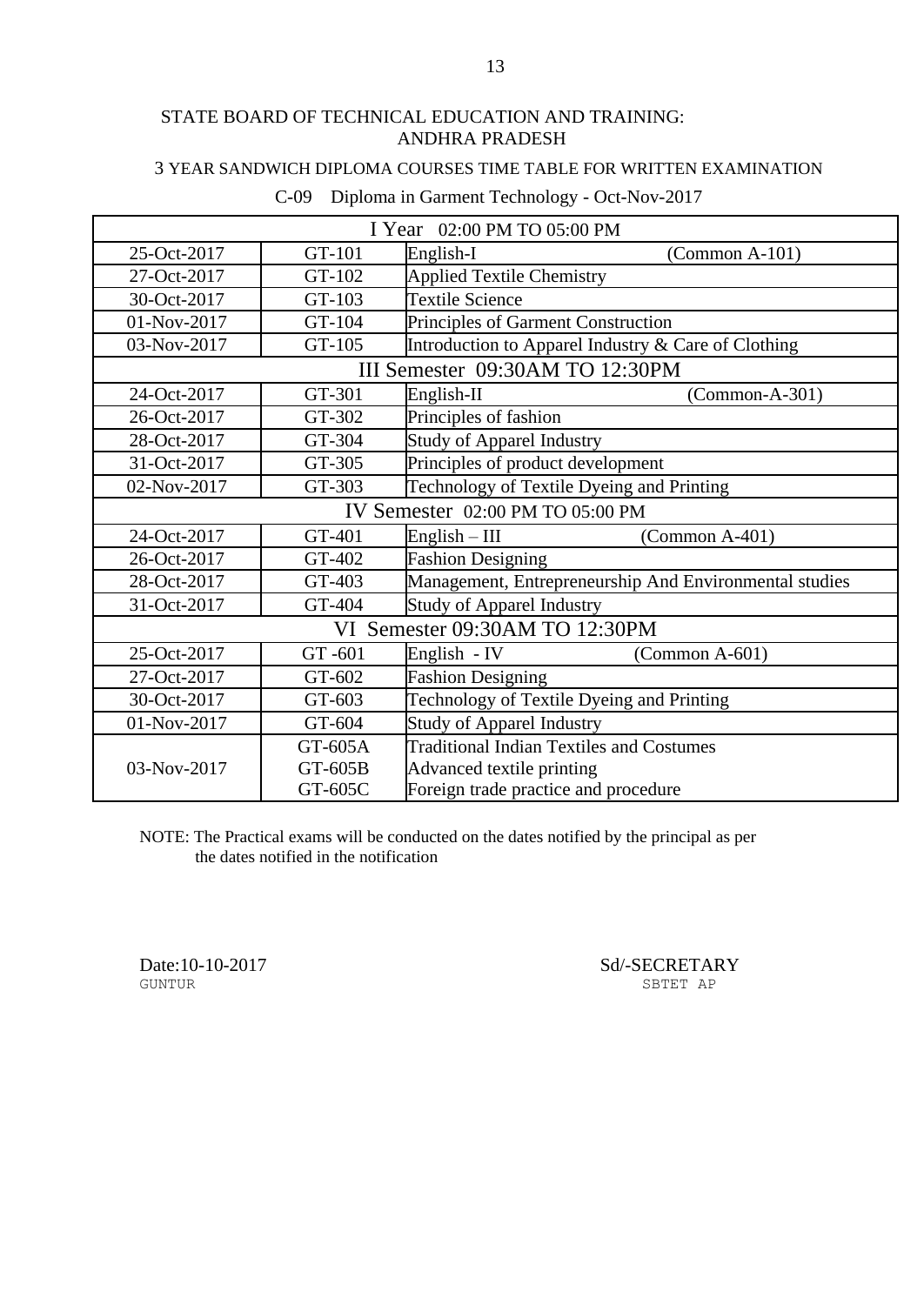#### 3 YEAR SANDWICH DIPLOMA COURSES TIME TABLE FOR WRITTEN EXAMINATION

# C-09 Diploma in Electrical & Electronics Engineering - Oct-Nov-2017

| Date                           | Subject code  | Subject name                                                      |                          |  |
|--------------------------------|---------------|-------------------------------------------------------------------|--------------------------|--|
| I Year 02:00 PM TO 05:00 PM    |               |                                                                   |                          |  |
| 25-Oct-2017                    | EE-101        | English-I                                                         | $(Common A-101)$         |  |
| 27-Oct-2017                    | EE-102        | <b>Engineering Mathematics-I</b>                                  | (Common A-102)           |  |
| 30-Oct-2017                    | EE-103        | <b>Engineering Physics</b>                                        | $(Common A-103)$         |  |
| 01-Nov-2017                    | EE-104        | Engineering Chemistry & Environmental Studies (Common<br>$A-104)$ |                          |  |
| 03-Nov-2017                    | EE-105        | <b>Basic Electrical Engineering</b>                               |                          |  |
| 06-Nov-2017                    | EE-107        | <b>Engineering Drawing</b>                                        | $(Common A-107)$         |  |
|                                |               | III Semester 09:30AM TO 12:30PM                                   |                          |  |
| 24-Oct-2017                    | EE-301        | English - II                                                      | $(Common A-301)$         |  |
| 26-Oct-2017                    | EE-302        | Engineering Mathematics-II                                        | $(Common A-302)$         |  |
| 28-Oct-2017                    | EE-303        | <b>Electrical Circuits</b>                                        |                          |  |
| 31-Oct-2017                    | EE-304        | D.C. Machines & Batteries                                         |                          |  |
| 02-Nov-2017                    | EE-305        | Electrical & Electronic Measuring Instruments                     |                          |  |
| 04-Nov-2017                    | EE-306        | <b>Electronics Engg</b>                                           |                          |  |
| IV Semester 02:00PM TO 05:00PM |               |                                                                   |                          |  |
| 24-Oct-2017                    | EE-401        | English-III                                                       | $(Common A-401)$         |  |
| 26-Oct-2017                    | EE-402        | A.C. Machines - I                                                 |                          |  |
| 28-Oct-2017                    | EE-403        | Power Systems - I                                                 |                          |  |
| 31-Oct-2017                    | EE-404        | Electrical Installation & Estimation                              |                          |  |
| 02-Nov-2017                    | EE-405        | Digital Electronics and Micro Controllers                         |                          |  |
| 04-Nov-2017                    | EE-406        | <b>General Mechanical Engg</b>                                    | (Common CHST-406)        |  |
| 07-Nov-2017                    | <b>EE-408</b> | <b>Electrical Engineering Drawing</b>                             |                          |  |
|                                |               | VI Semester 9:30 AM TO 12:30 PM                                   |                          |  |
| 25-Oct-2017                    | EE-601        | $English - IV$                                                    | $(Common A-601)$         |  |
| 27-Oct-2017                    | EE-603        | A.C. Machines-II                                                  |                          |  |
| 30-Oct-2017                    |               | Industrial Management and Entrepreneurship                        |                          |  |
|                                | EE-602        |                                                                   | (Common With AEI/EC-602) |  |
| 01-Nov-2017                    | EE-604        | <b>Power Electronics</b>                                          |                          |  |
|                                | $EE-605(A)$   | <b>Electrical Utilization and Automation</b>                      |                          |  |
| 03-Nov-2017                    | $EE-605(B)$   | <b>Electric Traction &amp; PLC</b>                                |                          |  |
|                                | $EE-605(C)$   | Electric Traction and Renewable Energy Sources.                   |                          |  |
| 06-Nov-2017                    | EE-606        | Power System-II                                                   |                          |  |

NOTE: The Practical exams will be conducted on the dates notified by the principal as per the dates notified in the notification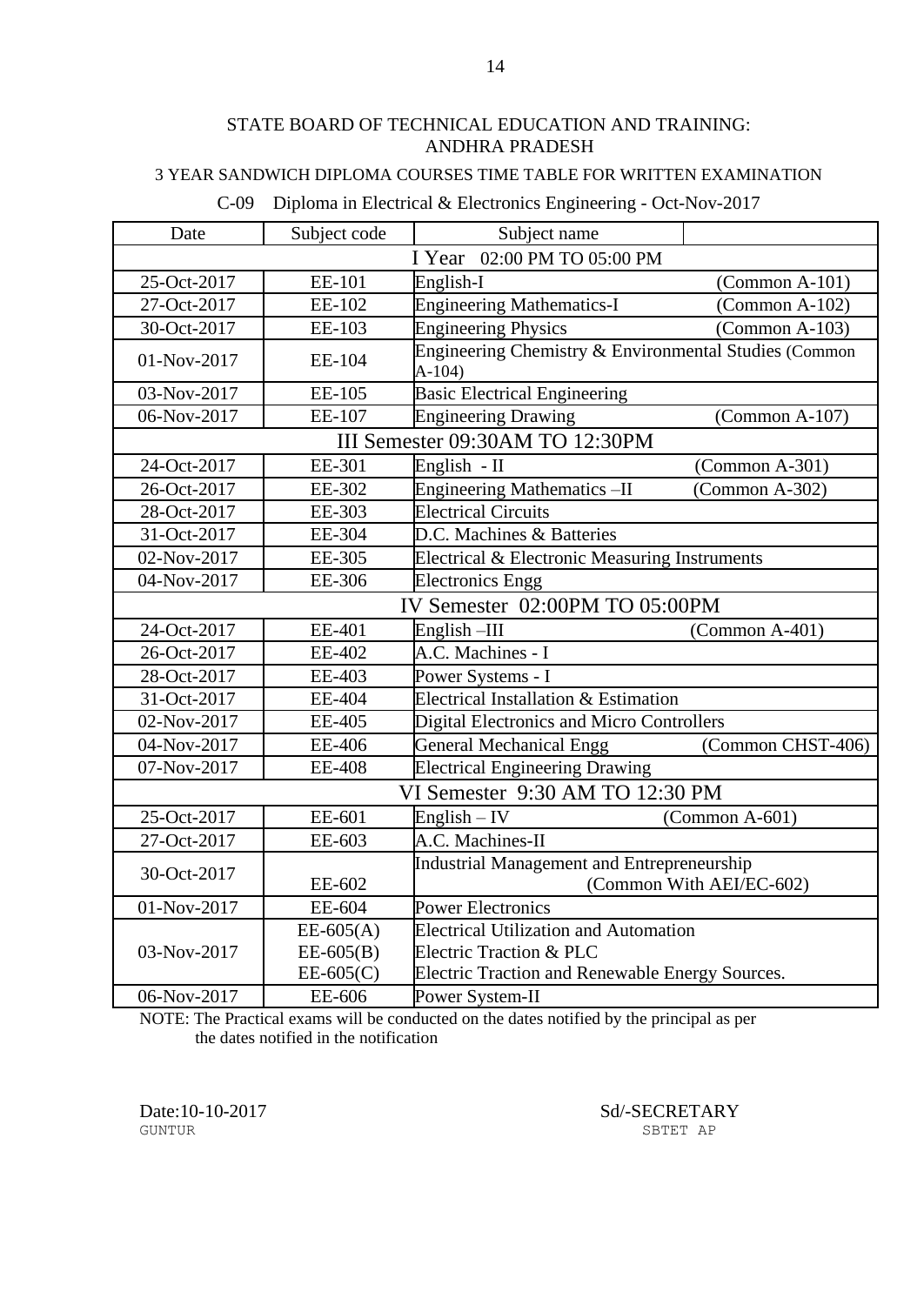#### STATE BOARD OF TECHNICAL EDUCATION AND TRAINING: ANDHRA PRADESH 3 YEAR SANDWICH DIPLOMA COURSES TIME TABLE FOR WRITTEN EXAMINATION

| Date                           | Subject code | Subject name                                                 |                  |
|--------------------------------|--------------|--------------------------------------------------------------|------------------|
|                                |              | 02:00 PM TO 05:00 PM<br>I Year                               |                  |
| 25-Oct-2017                    | $M-101$      | English-I                                                    | $(Common A-101)$ |
| 27-Oct-2017                    | M-102        | <b>Engineering Mathematics-I</b>                             | $(Common A-102)$ |
| 30-Oct-2017                    | M-103        | <b>Engineering Physics</b>                                   | (Common A-103)   |
| 01-Nov-2017                    | M-104        | Engineering Chemistry & Environmental Studies (Common A-104) |                  |
| 03-Nov-2017                    | $M-105$      | Workshop Technology                                          | (Common RAC-105) |
| 06-Nov-2017                    | M-107        | <b>Engineering Drawing</b>                                   | (Common A-107)   |
|                                |              | III Semester 09:30AM TO 12:30PM                              |                  |
| 24-Oct-2017                    | M-301        | English $-II$                                                | $(Common A-301)$ |
| 26-Oct-2017                    | M-302        | <b>Engineering Mathematics -II</b>                           | $(Common A-302)$ |
| 28-Oct-2017                    | M-304        | Electrical Engg & Basic Electronics (Common CHST-304)        |                  |
| 31-Oct-2017                    | M-303        | <b>Engineering Mechanics</b>                                 |                  |
| 02-Nov-2017                    | M-305        | Thermal Engineering-I                                        |                  |
| 04-Nov-2017                    | M-306        | Manufacturing Technology -I                                  |                  |
| 07-Nov-2017                    | M-307        | (Common MET-307)<br><b>Machine Drawing</b>                   |                  |
| IV Semester 02:00PM TO 05:00PM |              |                                                              |                  |
| 24-Oct-2017                    | M-401        | English-III                                                  | $(Common A-401)$ |
| 26-Oct-2017                    | M-402        | Manufacturing Technology-II                                  |                  |
| 28-Oct-2017                    | M-407        | <b>Production Drawing</b>                                    |                  |
| 31-Oct-2017                    | M-403        | <b>Strength of Materials</b>                                 |                  |
| 02-Nov-2017                    | M-404        | <b>Engineering Materials</b>                                 |                  |
| 04-Nov-2017                    | M-406        | Hydraulics & Fluid Power systems                             |                  |
| 07-Nov-2017                    | M-405        | Thermal Engineering-II                                       |                  |
|                                |              | VI Semester 9:30 AM TO 12:30 PM                              |                  |
| 25-Oct-2017                    | M-601        | English $-V$                                                 | $(Common A-601)$ |
| 27-Oct-2017                    | M-602        | Industrial Management and Entrepreneurship (Common A -602)   |                  |
| 30-Oct-2017                    | M-603        | Industrial Engineering & Estimating and costing              |                  |
| 01-Nov-2017                    | M-604        | CAD/CAM                                                      |                  |
| 03-Nov-2017                    | M-605        | Design of Machine Elements                                   |                  |
|                                | $M-606(A)$   | Refrigeration & Air Conditioning                             |                  |
| 06-Nov-2017                    | $M - 606(B)$ | <b>Automobile Engineering</b>                                |                  |
|                                | $M-606(C)$   | Energy sources & Power plant Engineering                     |                  |

C-09 Diploma in Mechanical Engineering - Oct-Nov-2017

NOTE: The Practical exams will be conducted on the dates notified by the principal as per the dates notified in the notification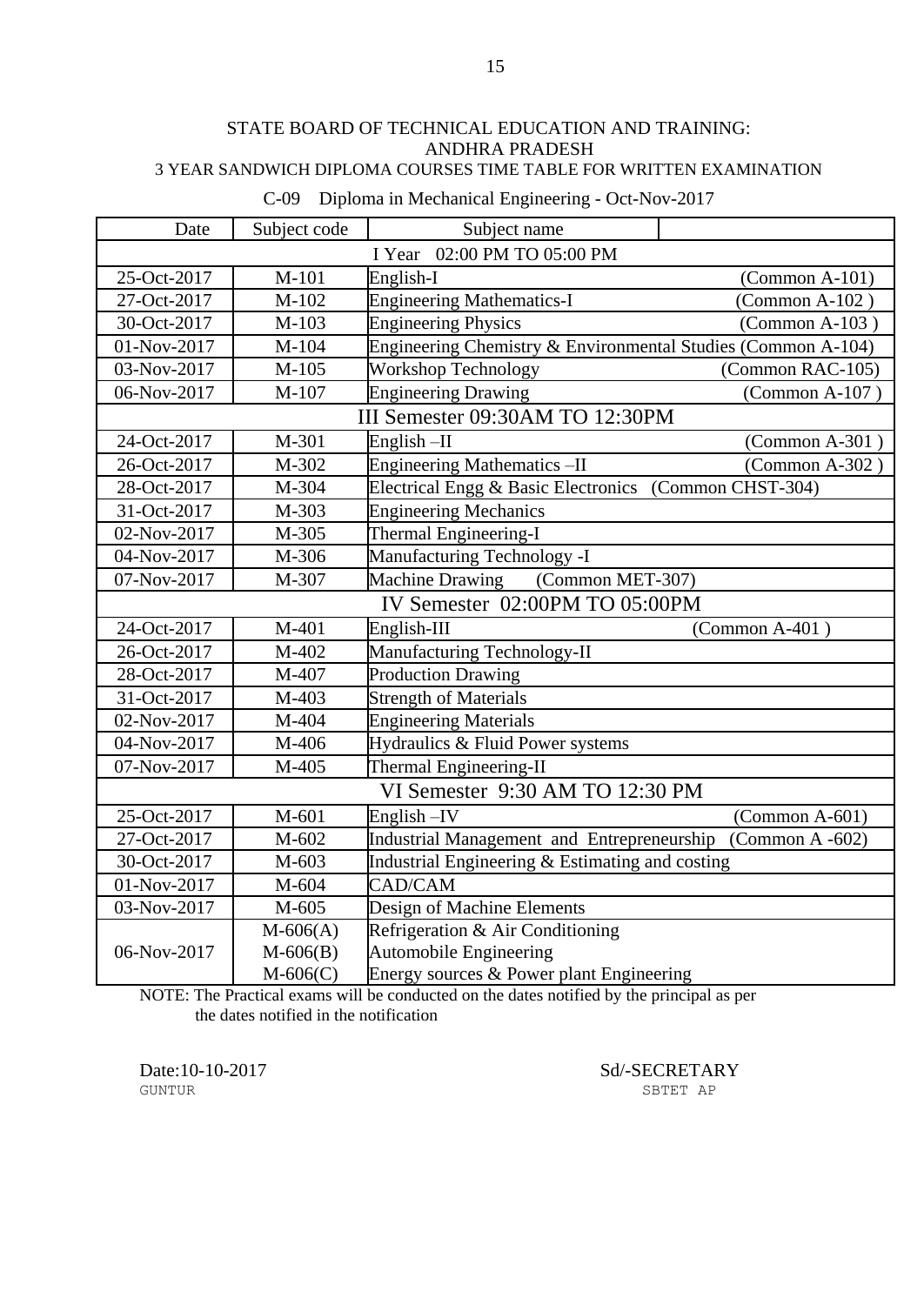### 3 YEAR SANDWICH DIPLOMA COURSES TIME TABLE FOR WRITTEN EXAMINATION

C-09 Diploma in Hotel Management and Catering Technology- Oct-Nov-2017

| Date                           | Subject code                   | Subject name                                  |  |  |
|--------------------------------|--------------------------------|-----------------------------------------------|--|--|
| I Year 02:00 PM TO 05:00 PM    |                                |                                               |  |  |
| 25-Oct-2017                    | <b>HMCT-101</b>                | <b>Food Production-I</b>                      |  |  |
| 27-Oct-2017                    | HMCT-102                       | Food & Beverage Service-I                     |  |  |
| 30-Oct-2017                    | <b>HMCT-103</b>                | <b>Front Office Operations</b>                |  |  |
| 01-Nov-2017                    | HMCT-104                       | <b>Accommodation Operation</b>                |  |  |
| 03-Nov-2017                    | HMCT-105                       | Nutrition & Hygiene and Sanitation            |  |  |
| 06-Nov-2017                    | <b>HMCT-106</b>                | Communication                                 |  |  |
|                                |                                | III Semester 09:30AM TO 12:30PM               |  |  |
| 24-Oct-2017                    | HMCT-301                       | Food Production - II (Bakery & Confectionary) |  |  |
| 26-Oct-2017                    | HMCT-302                       | Food & Beverage Management                    |  |  |
| 28-Oct-2017                    | HMCT-304                       | <b>Hotel Engineering</b>                      |  |  |
| 31-Oct-2017                    | HMCT-305                       | <b>Hotel Accounts</b>                         |  |  |
| 02-Nov-2017                    | HMCT-303                       | <b>Front Office Management</b>                |  |  |
| IV Semester 02:00PM TO 05:00PM |                                |                                               |  |  |
| 24-Oct-2017                    | <b>HMCT-401</b>                | Food Production III (Cookery)                 |  |  |
| 26-Oct-2017                    | HMCT-402                       | Food & Beverage Service - II                  |  |  |
| 28-Oct-2017                    | HMCT-403                       | Human Resource Management                     |  |  |
| 31-Oct-2017                    | HMCT-404                       | <b>Financial Management</b>                   |  |  |
| 02-Nov-2017                    | HMCT-405                       | <b>Computer Applications</b>                  |  |  |
|                                | VI Semester 09:30AM TO 12:30PM |                                               |  |  |
| 25-Oct-2017                    | HMCT-601                       | Food Production - IV                          |  |  |
| 27-Oct-2017                    | <b>HMCT-602</b>                | Food & Beverage Service III                   |  |  |
| 30-Oct-2017                    | HMCT-603                       | Tourism & Travel Management                   |  |  |
| 01-Nov-2017                    | HMCT-604                       | Sales & Marketing                             |  |  |
| 03-Nov-2017                    | HMCT-605                       | <b>Hotel Law</b>                              |  |  |

NOTE: The Practical exams will be conducted on the dates notified by the principal as per the dates notified in the notification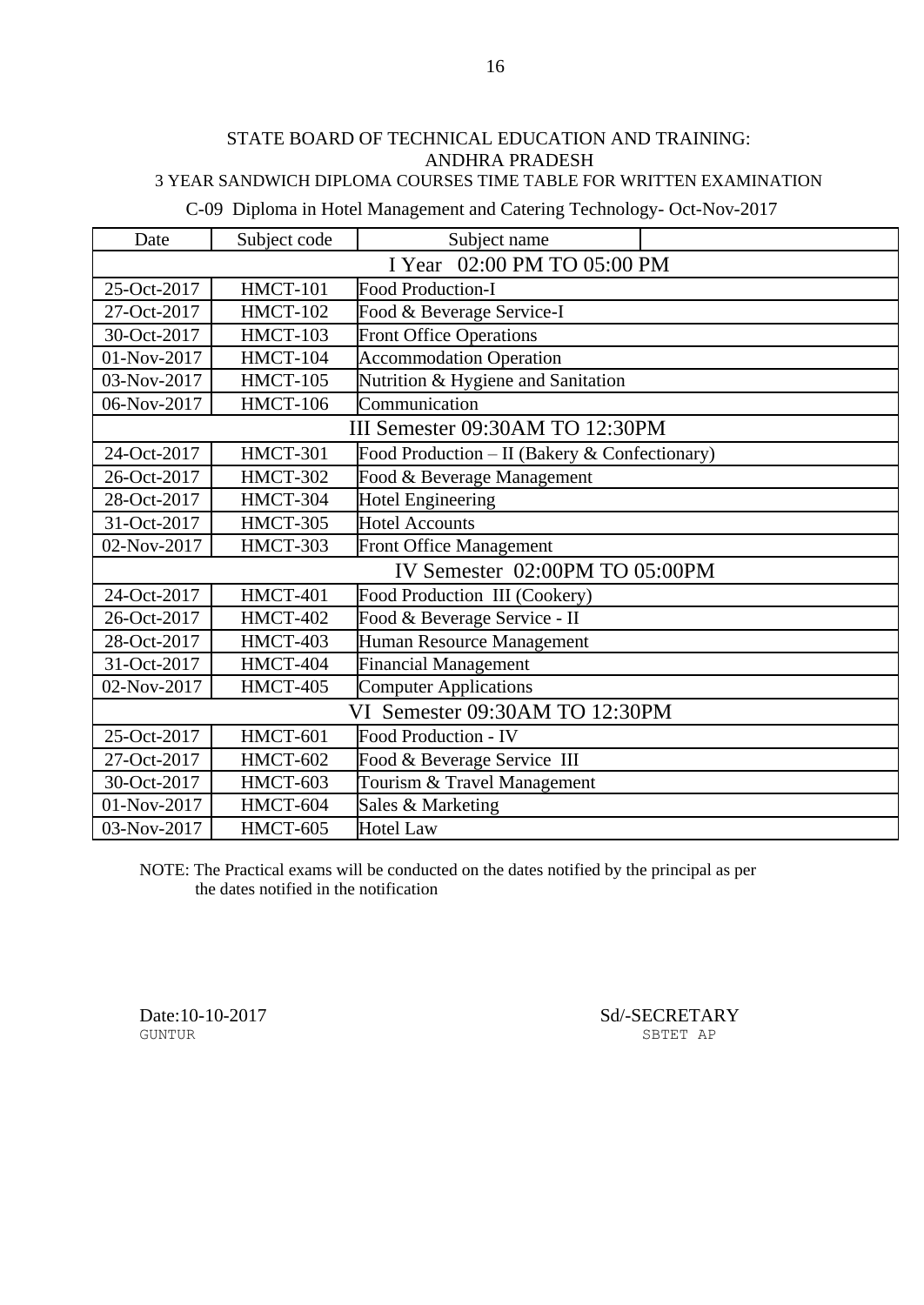#### 3 YEAR SANDWICH DIPLOMA COURSES TIME TABLE FOR WRITTEN EXAMINATION

|  | C-09 Diploma in Information Technology - Oct-Nov-2017 |  |
|--|-------------------------------------------------------|--|
|--|-------------------------------------------------------|--|

| Date                           | Subject code | Subject name                                  |                  |  |
|--------------------------------|--------------|-----------------------------------------------|------------------|--|
| 02:00 PM TO 05:00 PM<br>I Year |              |                                               |                  |  |
| 25-Oct-2017                    | $IT-101$     | English-I                                     | $(Common A-101)$ |  |
| 27-Oct-2017                    | $IT-102$     | Engineering Mathematics - I                   | $(Common A-102)$ |  |
| 30-Oct-2017                    | $IT-103$     | <b>Engineering Physics</b>                    | $(Common A-103)$ |  |
| 01-Nov-2017                    | $IT-104$     | Engineering Chemistry & Environmental Studies | $(Common A-104)$ |  |
| 03-Nov-2017                    | $IT-105$     | Computer Fundamentals and Programming "C"     | (Common CM-105)  |  |
| 06-Nov-2017                    | $IT-107$     | <b>Engineering Drawing</b>                    | $(Common A-107)$ |  |
|                                |              | III Semester 09:30AM TO 12:30PM               |                  |  |
| 24-Oct-2017                    | IT-301       | English $-$ II                                | $(Common A-301)$ |  |
| 26-Oct-2017                    | $IT-302$     | <b>Engineering Mathematics -II</b>            | $(Common A-302)$ |  |
| 28-Oct-2017                    | $IT-303$     | <b>Multimedia Basics</b>                      |                  |  |
| 31-Oct-2017                    | IT-304       | Digital Electronics & Computer Architecture   | (Common CM-304)  |  |
| 02-Nov-2017                    | $IT-305$     | Data Structures through C                     | (Common CM-305)  |  |
| 04-Nov-2017                    | IT-306       | <b>RDBMS</b>                                  | (Common CM-306)  |  |
| IV Semester 02:00PM TO 05:00PM |              |                                               |                  |  |
| 24-Oct-2017                    | $IT-401$     | English-III                                   | $(Common A-401)$ |  |
| 26-Oct-2017                    | $IT-402$     | <b>Operating systems</b>                      | (Common CM-402)  |  |
| 28-Oct-2017                    | $IT-403$     | Computer Hardware & Networking                | (Common CM-403)  |  |
| 31-Oct-2017                    | IT-404       | OOPS through C++                              | (Common CM-404)  |  |
| 02-Nov-2017                    | $IT-405$     | <b>System Administration</b>                  |                  |  |
| 04-Nov-2017                    | IT-406       | Web Designing                                 | (Common CM-406)  |  |
|                                |              | VI Semester 9:30 AM TO 12:30 PM               |                  |  |
| 25-Oct-2017                    | $IT-601$     | English $-$ IV                                | $(Common A-601)$ |  |
| 27-Oct-2017                    | $IT-602$     | Industrial Management and Entrepreneurship    | $(Common A-602)$ |  |
| 30-Oct-2017                    | $IT-603$     | Software Engineering                          |                  |  |
| 01-Nov-2017                    | IT-604       | Java Programming                              | (Common CM-604)  |  |
| 03-Nov-2017                    | $IT-605$     | Net Programming                               | (Common CM-605)  |  |
|                                | $IT-606(A)$  | Computer graphics                             |                  |  |
| 06-Nov-2017                    | $IT-606(B)$  | <b>E-Commerce</b>                             |                  |  |
|                                | IT-606 $(C)$ | Internetworking with TCP/IP                   |                  |  |

NOTE: The Practical exams will be conducted on the dates notified by the principal as per

the dates notified in the notification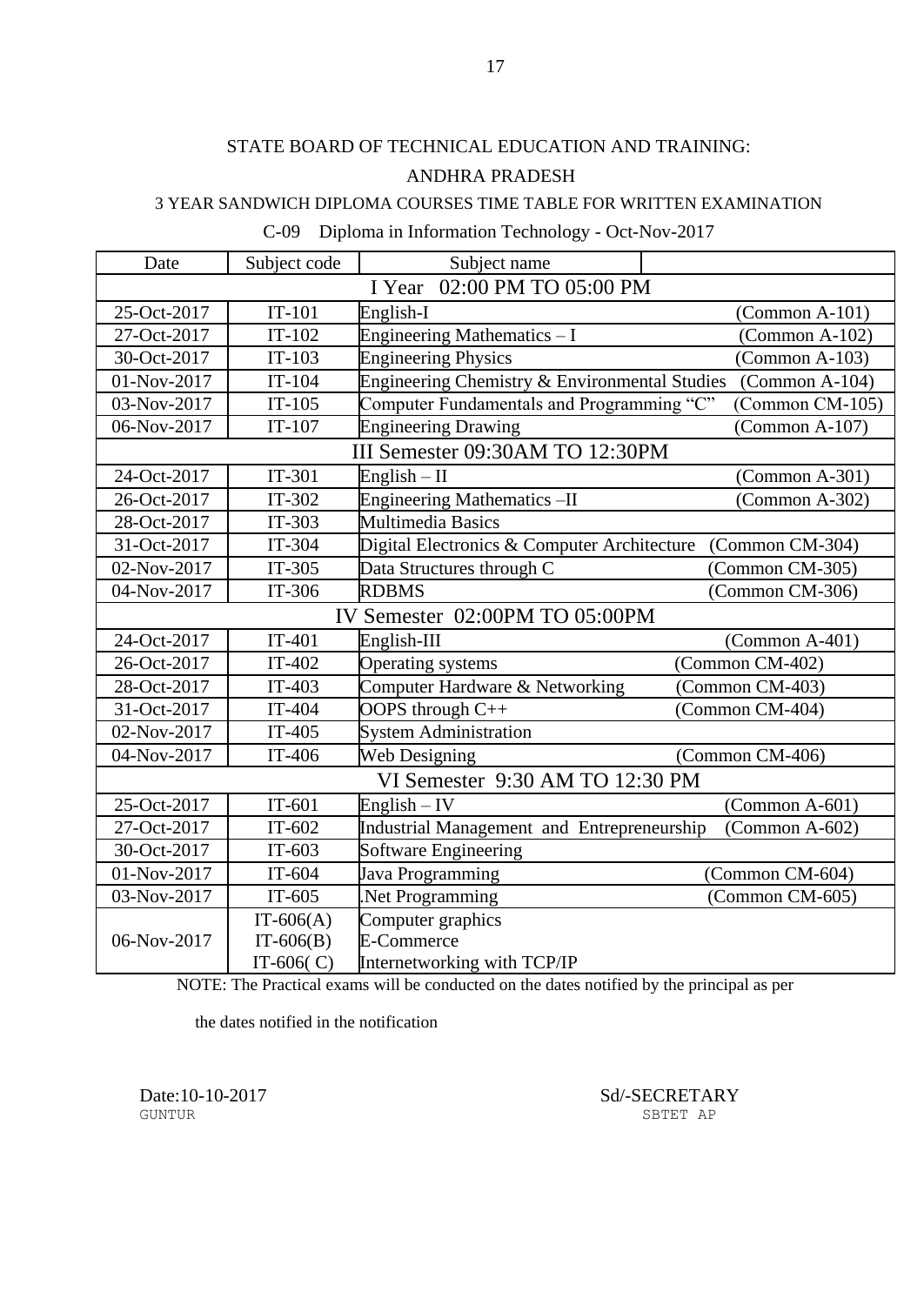#### STATE BOARD OF TECHNICAL EDUCATION AND TRAINING: ANDHRA PRADESH 3 ½ YEAR SANDWICH DIPLOMA COURSES TIME TABLE FOR WRITTEN EXAMINATION

| Date                           | Subject code     | Subject name                                                 |                  |
|--------------------------------|------------------|--------------------------------------------------------------|------------------|
| 02:00 PM TO 05:00 PM<br>I Year |                  |                                                              |                  |
| 25-Oct-2017                    | <b>MET-101</b>   | English-I                                                    | $(Common A-101)$ |
| 27-Oct-2017                    | <b>MET-102</b>   | <b>Engineering Mathematics - I</b>                           | $(Common A-102)$ |
| 30-Oct-2017                    | <b>MET-103</b>   | <b>Engineering Physics</b>                                   | $(Common A-103)$ |
| 01-Nov-2017                    | <b>MET-104</b>   | Engineering Chemistry & Environmental Studies (Common A-104) |                  |
| 03-Nov-2017                    | <b>MET-105</b>   | <b>Elementary Principles of Metallurgy</b>                   |                  |
| 06-Nov-2017                    | <b>MET-107</b>   | <b>Engineering Drawing</b>                                   | (Common A-107)   |
|                                |                  | III Semester 09:30AM TO 12:30PM                              |                  |
| 24-Oct-2017                    | <b>MET-301</b>   | English-II                                                   | (Common A-301)   |
| 26-Oct-2017                    | <b>MET-302</b>   | <b>Engineering Mathematics-II</b>                            | (Common A-302)   |
| 28-Oct-2017                    | <b>MET-303</b>   | Fuels, Refractories & Pyrometry                              |                  |
| 31-Oct-2017                    | <b>MET-304</b>   | Metallurgical Thermodynamics                                 |                  |
| 02-Nov-2017                    | <b>MET-305</b>   | <b>Physical Metallurgy</b>                                   |                  |
| 04-Nov-2017                    | <b>MET-306</b>   | <b>Iron Making</b>                                           |                  |
| 07-Nov-2017                    | <b>MET-307</b>   | <b>Machine Drawing</b>                                       | (Common M-307)   |
| IV Semester 02:00PM TO 05:00PM |                  |                                                              |                  |
| 24-Oct-2017                    | <b>MET-401</b>   | English-III                                                  | $(Common A-401)$ |
| 26-Oct-2017                    | <b>MET-402</b>   | <b>Electrical Technology</b>                                 |                  |
| 28-Oct-2017                    | <b>MET-403</b>   | <b>Heat Treatment Technology</b>                             |                  |
| 31-Oct-2017                    | <b>MET-404</b>   | <b>Steel Making</b>                                          |                  |
| 02-Nov-2017                    | <b>MET-405</b>   | <b>Material Testing</b>                                      |                  |
| 04-Nov-2017                    | <b>MET-406</b>   | <b>Foundry Technology</b>                                    |                  |
|                                |                  | 09:30AM TO 12:30PM<br><b>VII Semester</b>                    |                  |
| 25-Oct-2017                    | <b>MET-701</b>   | English-IV                                                   | $(Common A-601)$ |
| 27-Oct-2017                    | <b>MET-702</b>   | Industrial Management & Entrepreneurship (Common A-602)      |                  |
| 30-Oct-2017                    | <b>MET-703</b>   | <b>Mechanical Metallurgy</b>                                 |                  |
| 01-Nov-2017                    | <b>MET-704</b>   | Non-ferrous Extractive metallurgy                            |                  |
| 03-Nov-2017                    | <b>MET-705</b>   | <b>Metal Casting Technology</b>                              |                  |
|                                | <b>MET-706 A</b> | <b>Welding Technology</b>                                    |                  |
| 06-Nov-2017                    | <b>MET-706 B</b> | <b>Corrosion Engineering</b>                                 |                  |

C-09 Diploma in Metallurgical Engineering - Oct-Nov-2017

NOTE: The Practical exams will be conducted on the dates notified by the principal as per the dates notified in the notification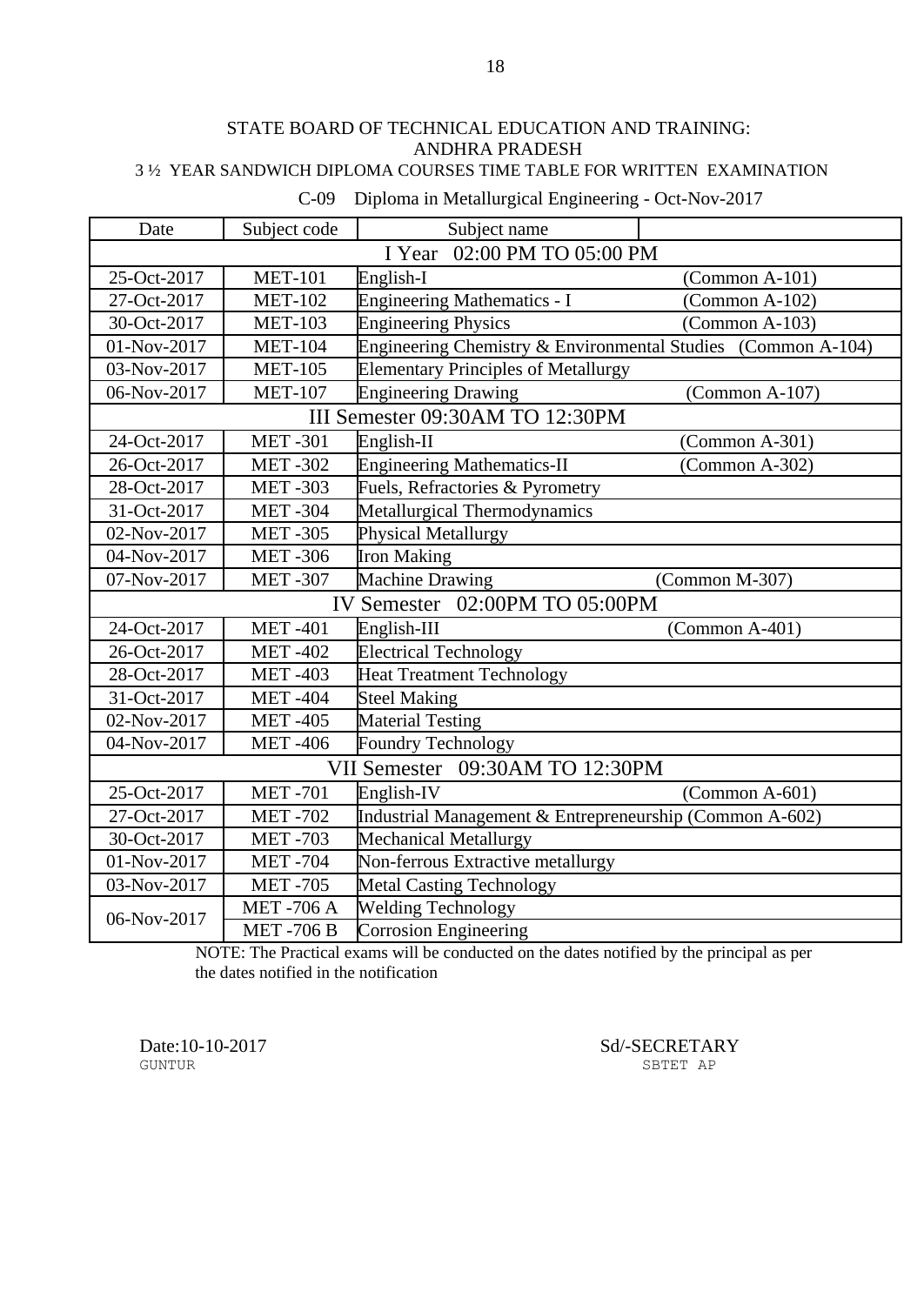#### STATE BOARD OF TECHNICAL EDUCATION AND TRAINING: ANDHRA PRADESH 3 YEAR SANDWICH DIPLOMA COURSES TIME TABLE FOR WRITTEN EXAMINATION C-09 Diploma in Mining Engineering - Oct-Nov-2017

|                                |                      | $P_{\rm P1}$<br>OVIIVIVIV 2017                                       |                  |
|--------------------------------|----------------------|----------------------------------------------------------------------|------------------|
| Date                           | Subject code         | Subject name                                                         |                  |
| I Year 02:00 PM TO 05:00 PM    |                      |                                                                      |                  |
| 25-Oct-2017                    | <b>MNG-101</b>       | English-I                                                            | $(Common A-101)$ |
| 27-Oct-2017                    | <b>MNG-102</b>       | <b>Engineering Mathematics-I</b>                                     | $(Common A-102)$ |
| 30-Oct-2017                    | <b>MNG-103</b>       | <b>Engineering Physics</b>                                           | $(Common A-103)$ |
| 01-Nov-2017                    | <b>MNG-104</b>       | Engineering Chemistry & Environmental Studies (Common A-104)         |                  |
| 03-Nov-2017                    | <b>MNG-105</b>       | <b>Elements of Mining</b>                                            |                  |
| 06-Nov-2017                    | <b>MNG-107</b>       | <b>Engineering Drawing</b>                                           | $(Common A-107)$ |
| 08-Nov-2017                    | <b>MNG-106</b>       | Mining Geology-I                                                     |                  |
|                                |                      | III-Semester 09:30AM TO 12:30PM                                      |                  |
| 24-Oct-2017                    | <b>MNG-301</b>       | English-II                                                           | $(Common A-301)$ |
| 26-Oct-2017                    | <b>MNG-302</b>       | Engineering Mathematics - II                                         | $(Common A-302)$ |
| 28-Oct-2017                    | <b>MNG-303</b>       | <b>Basic Electrical Engineering</b>                                  |                  |
| 31-Oct-2017                    | <b>MNG-304</b>       | <b>Coal Mining</b>                                                   |                  |
| 02-Nov-2017                    | <b>MNG-305</b>       | Mining Geology - II                                                  |                  |
| 04-Nov-2017                    | <b>MNG-306</b>       | Mine Surveying $-I$                                                  |                  |
| IV Semester 02:00PM TO 05:00PM |                      |                                                                      |                  |
| 24-Oct-2017                    | <b>MNG-401</b>       | English-III                                                          | $(Common A-401)$ |
| 26-Oct-2017                    | <b>MNG-402</b>       | <b>Basic Mechanical Engineering</b>                                  |                  |
| 28-Oct-2017                    | <b>MNG-403</b>       | <b>Metal Mining</b>                                                  |                  |
| 31-Oct-2017                    | <b>MNG-404</b>       | Mining Machinery-I                                                   |                  |
| 02-Nov-2017                    | <b>MNG-405</b>       | Mine Environmental Engg                                              |                  |
| 04-Nov-2017                    | <b>MNG-406</b>       | Mine Surveying-II                                                    |                  |
| 07-Nov-2017                    | <b>MNG-407</b>       | Rock Mechanics and Strata Control                                    |                  |
|                                |                      | VI Semester 09:30AM TO 12:30PM                                       |                  |
| 25-Oct-2017                    | <b>MNG-601</b>       | $English - IV$                                                       | $(Common A-601)$ |
| 27-Oct-2017                    | <b>MNG-602</b>       | Mine Management and Entrepreneurship                                 |                  |
| 30-Oct-2017                    | <b>MNG-603</b>       | <b>Opencast Mining</b>                                               |                  |
| 01-Nov-2017                    | <b>MNG-604</b>       | Mining Machinery - II                                                |                  |
| 03-Nov-2017                    | <b>MNG-605</b>       | Mining Legislation and General Safety                                |                  |
| 06-Nov-2017                    | MNG-606A<br>MNG-606B | Advanced Mine Environmental Engineering<br><b>Advanced Surveying</b> |                  |

NOTE: The Practical exams will be conducted on the dates notified by the principal as per the dates notified in the notification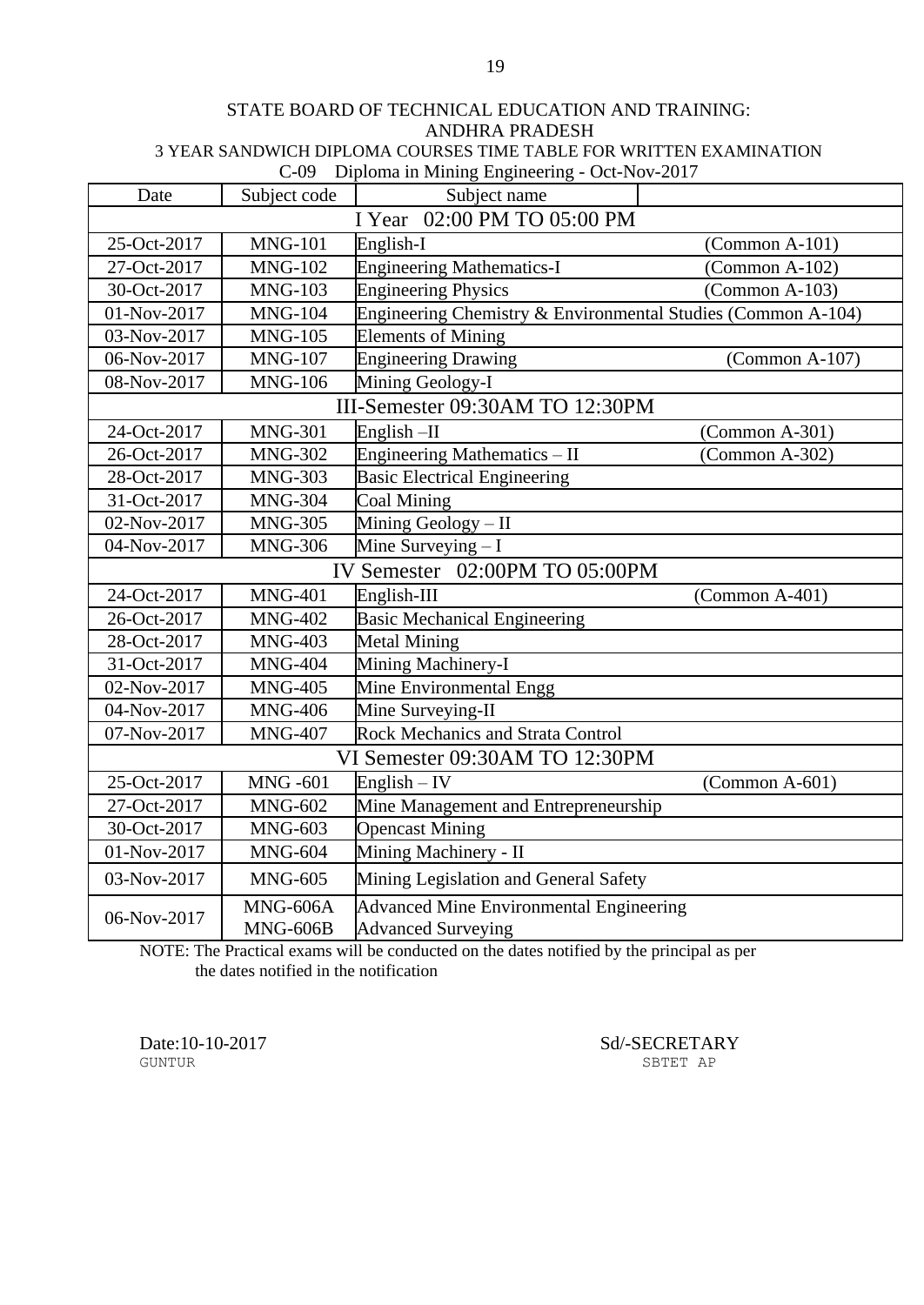#### STATE BOARD OF TECHNICAL EDUCATION AND TRAINING: ANDHRA PRADESH 3 ½ YEAR SANDWICH DIPLOMA COURSES TIME TABLE FOR WRITTEN EXAMINATION C-09 Diploma in Textile Technology - Oct-Nov-2017

| Date                           | Subject code    | Subject name                                                 |                    |
|--------------------------------|-----------------|--------------------------------------------------------------|--------------------|
| 02:00 PM TO 05:00 PM<br>I Year |                 |                                                              |                    |
| 25-Oct-2017                    | <b>TT-101</b>   | English-I                                                    | $(Common A-101)$   |
| 27-Oct-2017                    | TT-102          | <b>Engineering Mathematics-I</b>                             | $(Common A-102)$   |
| 30-Oct-2017                    | TT-103          | <b>Engineering Physics</b>                                   | $(Common A-103)$   |
| 01-Nov-2017                    | TT-104          | Engineering Chemistry & Environmental Studies (Common A-104) |                    |
| 03-Nov-2017                    | TT-105          | <b>Basic Mechanical Engineering</b>                          |                    |
| 06-Nov-2017                    | TT-107          | <b>Engineering Drawing</b>                                   | $(Common A-107)$   |
| 08-Nov-2017                    | TT-106          | <b>Textile Raw Materials</b>                                 |                    |
|                                |                 | III Semester 09:30AM TO 12:30PM                              |                    |
| 24-Oct-2017                    | TT-301          | English $-II$                                                | $(Common A-301)$   |
| 26-Oct-2017                    | TT-302          | <b>Engineering Mathematics-II</b>                            | $(Common A-302)$   |
| 28-Oct-2017                    | TT-304          | <b>Weaving Preparatory</b>                                   |                    |
| 31-Oct-2017                    | <b>TT-305</b>   | <b>Weaving Technology -I</b>                                 |                    |
| 02-Nov-2017                    | TT-306          | <b>Textile Chemical Processing-I</b>                         |                    |
| 04-Nov-2017                    | TT-307          | Knitting & Non Oven Technology                               |                    |
| 07-Nov-2017                    | TT-303          | Spinning Technology-I                                        |                    |
| IV Semester 02:00PM TO 05:00PM |                 |                                                              |                    |
| 24-Oct-2017                    | <b>TT-401</b>   | English-III                                                  | $(Common A-401)$   |
| 26-Oct-2017                    | <b>TT-402</b>   | <b>Textile Calculations</b>                                  |                    |
| 28-Oct-2017                    | TT-403          | Spinning technology II                                       |                    |
| 31-Oct-2017                    | <b>TT-404</b>   | Textile testing                                              |                    |
| 02-Nov-2017                    | <b>TT-405</b>   | Weaving technology II                                        |                    |
| 04-Nov-2017                    | TT-406          | <b>Textile Chemical Processing-II</b>                        |                    |
| 07-Nov-2017                    | <b>TT-407</b>   | <b>Statistics &amp; Quality Control</b>                      |                    |
|                                |                 | 09:30AM TO 12:30PM<br><b>VII Semester</b>                    |                    |
| 25-Oct-2017                    | <b>TT-701</b>   | English-IV                                                   | $(Common A - 601)$ |
| 27-Oct-2017                    | <b>TT-702</b>   | Textile Mill Management & Entrepreneurship                   |                    |
| 30-Oct-2017                    | TT-703          | <b>Instrumentation of Textile Machines</b>                   |                    |
| 01-Nov-2017                    | <b>TT-704</b>   | Non Conventional Spinning                                    |                    |
| 03-Nov-2017                    | TT-705          | <b>Advanced Fabric Manufacture</b>                           |                    |
|                                | <b>TT-706 A</b> | <b>Technical Textiles</b>                                    |                    |
| 06-Nov-2017                    | <b>TT-706 B</b> | Multi Fiber Spinning                                         |                    |
|                                | TT-706 C        | <b>Garment Technology</b>                                    |                    |
| 08-Nov-2017                    | TT-707          | <b>Textile Machine Drawing</b>                               |                    |

NOTE: The Practical exams will be conducted on the dates notified by the principal as per the dates notified in the notification

GUNTUR SBTET AP

Date:10-10-2017 Sd/-SECRETARY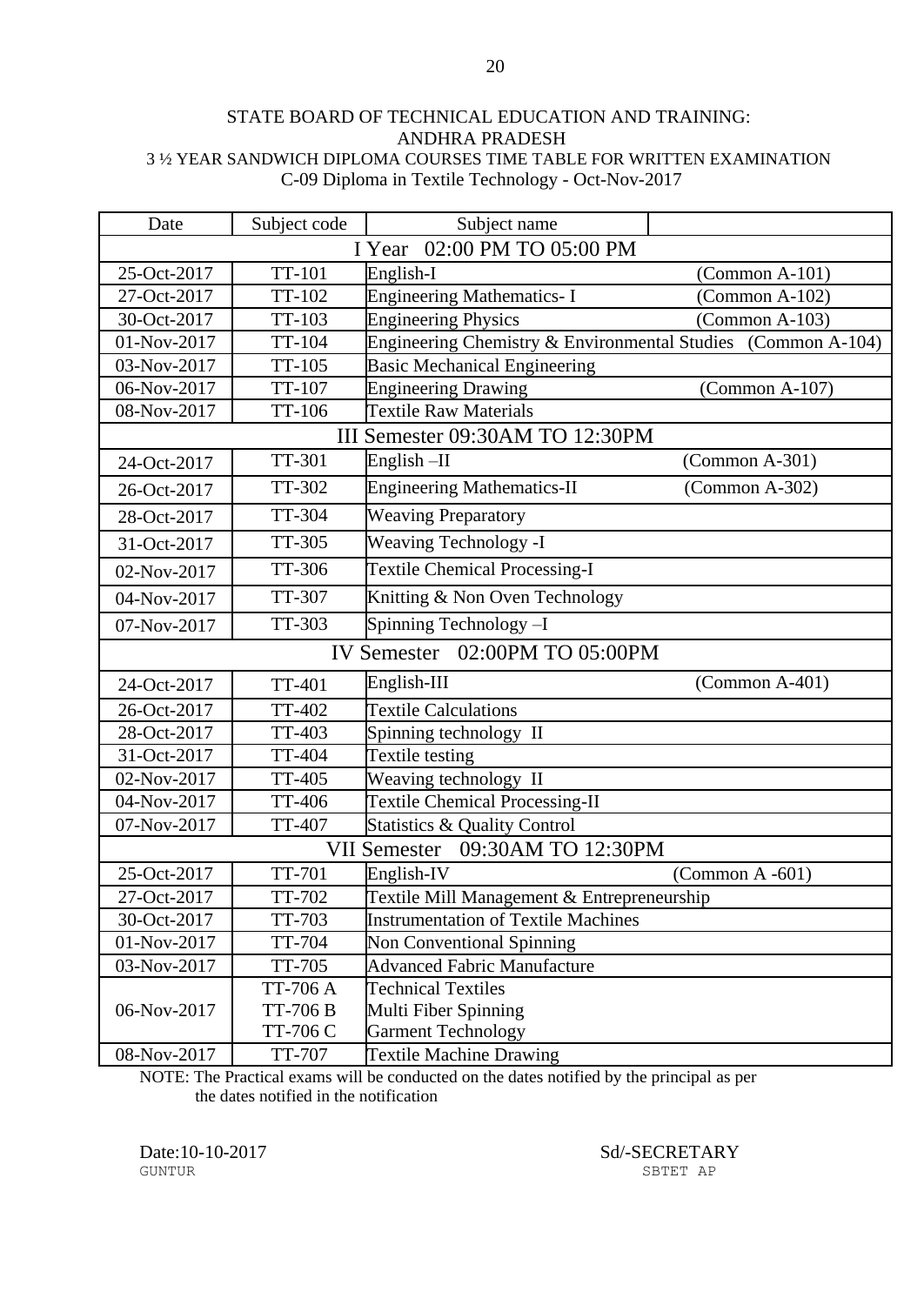### 3 YEAR SANDWICH DIPLOMA COURSES TIME TABLE FOR WRITTEN EXAMINATION

#### C-09 Diploma in Petroleum Technology Oct-Nov-2017

| Date                           | Subject code    | Subject name                                                     |                    |
|--------------------------------|-----------------|------------------------------------------------------------------|--------------------|
|                                |                 | 02:00 PM TO 05:00 PM<br>I Year                                   |                    |
| 25-Oct-2017                    | <b>PET-101</b>  | English-I                                                        | $(Common A - 101)$ |
| 27-Oct-2017                    | <b>PET-102</b>  | <b>Engineering Mathematics - I</b>                               | (Common A-102)     |
| 30-Oct-2017                    | <b>PET-103</b>  | <b>Engineering Physics</b>                                       | $(Common A - 103)$ |
| 01-Nov-2017                    | <b>PET-104</b>  | Engineering Chemistry & Environmental Studies (Common A-104)     |                    |
| 03-Nov-2017                    | <b>PET-105</b>  | Petroleum Geology                                                |                    |
| 06-Nov-2017                    | <b>PET-107</b>  | <b>Engineering Drawing</b>                                       | (Common A-107)     |
|                                |                 | III Semester 09:30AM TO 12:30PM                                  |                    |
| 24-Oct-2017                    | <b>PET-301</b>  | English-II                                                       | $(Common A - 301)$ |
| 26-Oct-2017                    | <b>PET-302</b>  | <b>Engineering Mathematics-II</b>                                | $(Common A - 302)$ |
| 28-Oct-2017                    | <b>PET-303</b>  | Basics of Mechanical And Electrical Engg (Common CHOT-PC-PP-303) |                    |
| 31-Oct-2017                    | <b>PET-304</b>  | <b>Fluid Mechanics</b>                                           | (Common CH-304)    |
| 02-Nov-2017                    | <b>PET-305</b>  | Petroleum Geo Chemistry                                          |                    |
| 04-Nov-2017                    | <b>PET-306</b>  | <b>Chemical Process Calculations</b>                             | (Common CH-306)    |
| 07-Nov-2017                    | <b>PET-307</b>  | Process equipment drawing                                        |                    |
| IV Semester 02:00PM TO 05:00PM |                 |                                                                  |                    |
| 24-Oct-2017                    | <b>PET-401</b>  | English-III                                                      | (Common A-401)     |
| 26-Oct-2017                    | <b>PET-402</b>  | Fundamentals of Petroleum Exploration & Drilling Engineering     |                    |
| 28-Oct-2017                    | <b>PET-403</b>  | <b>Petroleum Production Engineering</b>                          |                    |
| 31-Oct-2017                    | <b>PET-405</b>  | <b>Heat Transfer</b>                                             | (Common CH-405)    |
| 02-Nov-2017                    | <b>PET-406</b>  | Petroleum Refining                                               | (Common CHPC-405)  |
| 04-Nov-2017                    | <b>PET-404</b>  | <b>Mass Transfer</b>                                             | (Common CH-406)    |
|                                |                 | VI Semester 09:30AM TO 12:30PM                                   |                    |
| 25-Oct-2017                    | <b>PET-601</b>  | English-IV                                                       | $(Common A-601)$   |
| 27-Oct-2017                    | <b>PET-602</b>  | Industrial Management and Entrepreneurship (Common A-602)        |                    |
| 30-Oct-2017                    | <b>PET-603</b>  | Petroleum Reservoir Engineering                                  |                    |
| 01-Nov-2017                    | <b>PET-604</b>  | <b>Surface Production Operations</b>                             |                    |
| 03-Nov-2017                    | <b>PET-605</b>  | HSE & FF in Petroleum Industry                                   |                    |
|                                | <b>PET-606A</b> | <b>Offshore Engineering</b>                                      |                    |
| 06-Nov-2017                    | <b>PET-606B</b> | Coal Bed Methane Engineering                                     |                    |
|                                | <b>PET-606C</b> | <b>Enhanced Oil Recovery Techniques</b>                          |                    |

NOTE: The Practical exams will be conducted on the dates notified by the principal as per the dates notified in the notification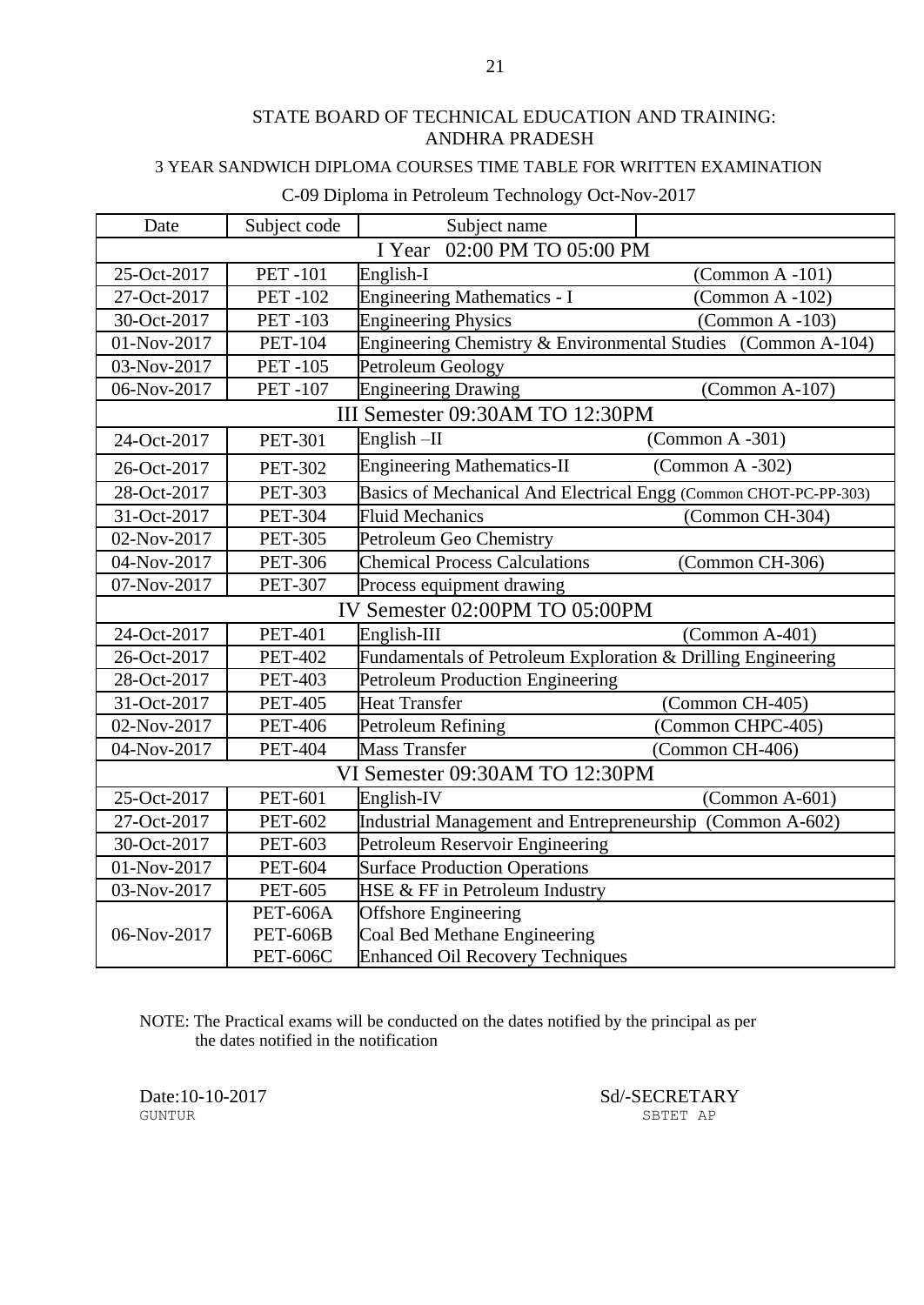#### STATE BOARD OF TECHNICAL EDUCATION AND TRAINING: ANDHRA PRADESH 3 YEAR SANDWICH DIPLOMA COURSES TIME TABLE FOR WRITTEN EXAMINATION

| し‐∪ソー<br>Diploma in Refrigeration and Air-Conditioning - Oct-Nov-2017 |                  |                                                       |                     |
|-----------------------------------------------------------------------|------------------|-------------------------------------------------------|---------------------|
| Date                                                                  | Subject code     | Subject name                                          |                     |
| 02:00 PM TO 05:00 PM<br>I Year                                        |                  |                                                       |                     |
| 25-Oct-2017                                                           | <b>RAC-101</b>   | English-I                                             | $(Common A - 101)$  |
| 27-Oct-2017                                                           | <b>RAC-102</b>   | <b>Engineering Mathematics-I</b>                      | (Common $A - 102$ ) |
| 30-Oct-2017                                                           | <b>RAC-103</b>   | <b>Engineering Physics</b>                            | $(Common A-103)$    |
| 01-Nov-2017                                                           | <b>RAC-104</b>   | Engineering Chemistry & Environmental Studies         |                     |
|                                                                       |                  |                                                       | $(Common A-104)$    |
| 03-Nov-2017                                                           | <b>RAC-105</b>   | <b>Workshop Technology</b>                            | (Common M-105)      |
| 06-Nov-2017                                                           | <b>RAC-107</b>   | <b>Engineering Drawing</b>                            | $(Common A-107)$    |
|                                                                       |                  | III Semester 09:30AM TO 12:30PM                       |                     |
| 24-Oct-2017                                                           | <b>RAC - 301</b> | English-II<br>(Common A-301)                          |                     |
| 26-Oct-2017                                                           | <b>RAC-302</b>   | <b>Engineering Mathematics -II</b><br>(Common A -302) |                     |
| 28-Oct-2017                                                           | RAC - 303        | Refrigeration - I                                     |                     |
| 31-Oct-2017                                                           | <b>RAC - 304</b> | Basic Electrical & Electronics Engineering            |                     |
| 02-Nov-2017                                                           | RAC - 305        | <b>Thermal Engineering</b>                            |                     |
| 04-Nov-2017                                                           | RAC - 306        | Manufacturing Technology -I                           |                     |
| 07-Nov-2017                                                           | RAC - 307        | <b>Machine Drawing</b>                                |                     |
| IV Semester 02:00PM TO 05:00PM                                        |                  |                                                       |                     |
| 24-Oct-2017                                                           | <b>RAC-401</b>   | English-III<br>(Common A-401)                         |                     |
| 26-Oct-2017                                                           | <b>RAC-402</b>   | <b>Strength of Materials</b>                          |                     |
| 28-Oct-2017                                                           | <b>RAC-403</b>   | Air conditioning-I                                    |                     |
| 31-Oct-2017                                                           | <b>RAC-404</b>   | <b>Fluid Mechanics</b>                                |                     |
| 02-Nov-2017                                                           | <b>RAC-405</b>   | Refrigeration - II                                    |                     |
| 04-Nov-2017                                                           | <b>RAC-406</b>   | <b>Heat Transfer</b>                                  |                     |
|                                                                       |                  | VI Semester 09:30AM TO 12:30PM                        |                     |
| 25-Oct-2017                                                           | <b>RAC-601</b>   | English-IV                                            | $(Common A-601)$    |
| 27-Oct-2017                                                           | <b>RAC-602</b>   | Industrial Management and Entrepreneurship            | (Common A-602)      |
| 30-Oct-2017                                                           | <b>RAC-603</b>   | Design and Cost estimation                            |                     |
| 01-Nov-2017                                                           | <b>RAC-604</b>   | Applications of Refrigeration and Air conditioning    |                     |
| 03-Nov-2017                                                           | <b>RAC-605</b>   | Air-conditioning - II                                 |                     |
| 06-Nov-2017                                                           | <b>RAC-606</b>   | Food Processing, Preservation and Transportation      |                     |

C-09 Diploma in Refrigeration and Air-Conditioning - Oct-Nov-2017

NOTE: The Practical exams will be conducted on the dates notified by the principal as per the dates notified in the notification

GUNTUR SBTET AP

Date:10-10-2017 Sd/-SECRETARY